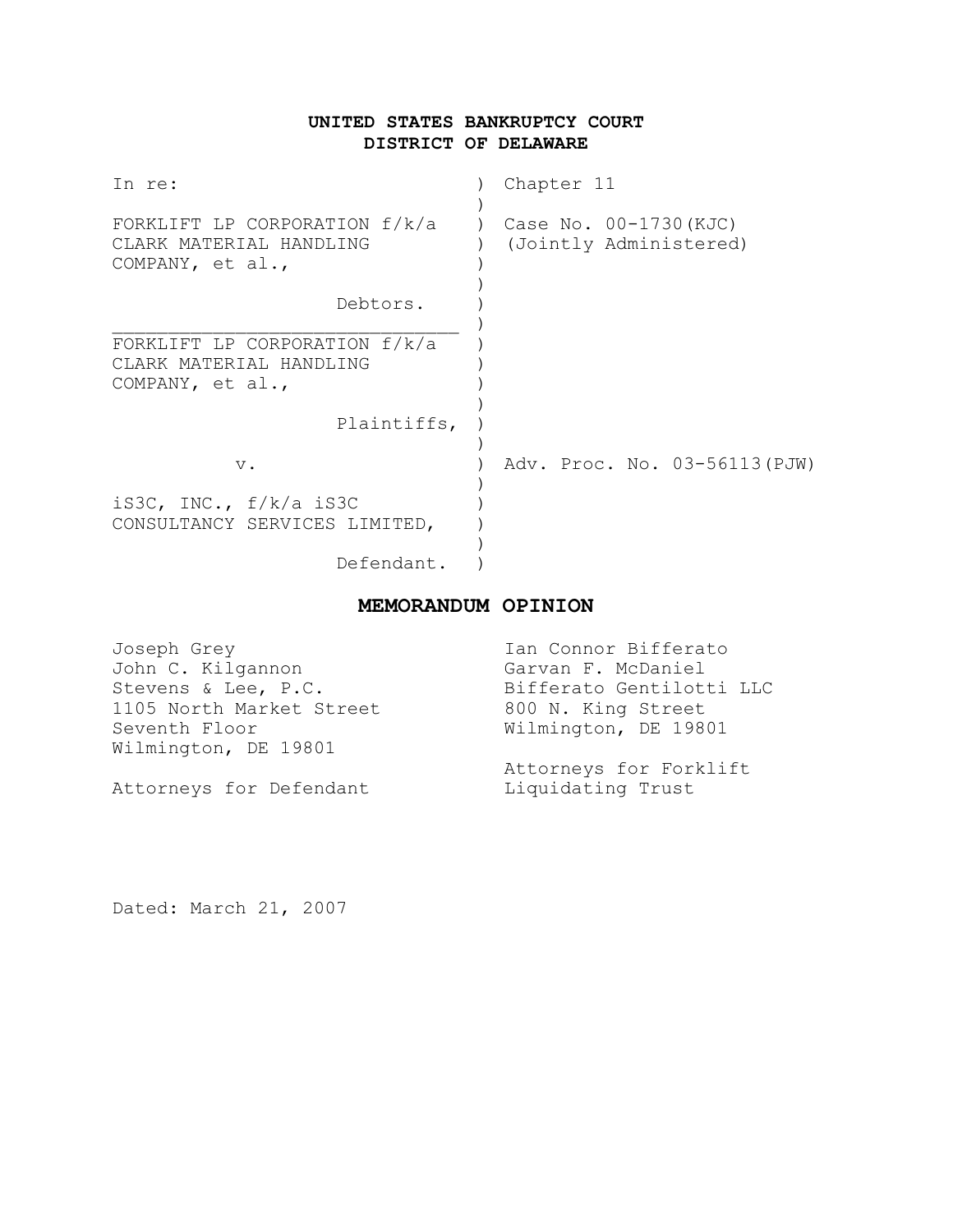## **WALSH, J.**

This opinion is with respect to the motion (Adv. Doc. # 38) of iS3C Consultancy Services Ltd. ("Defendant") for partial summary judgment against Forklift Liquidating Trust ("Plaintiff"). Plaintiff, the successor trust for Clark Material Handling Company and its affiliated debtors (collectively, the "Debtors"), seeks to disgorge payments made to Defendant and to disallow Defendant's claim against the Debtors.

### **BACKGROUND**

The Debtors filed for bankruptcy on April 17, 2000 pursuant to chapter 11 of the Bankruptcy Code. 11 U.S.C. §§ 101 et  $seq.^1$  On August 3, 2001, the Debtors applied for an order authorizing the retention of Defendant as a computer consultant to aid in the implementation of a software upgrade. (Doc. # 905.) The Court approved a contract between Defendant and the Debtors on September 7, 2001, which budgeted fees totaling approximately \$450,000 to be paid to Defendant. (Doc. # 936.)

The contract between Defendant and the Debtors set forth several milestones to be achieved. (Doc. # 905, att. 2.) Defendant ceased work before all of the milestones were achieved and the parties disagree as to which party was to blame for the failed software upgrade. Plaintiff claims that the Debtors already

 $1$  Individual sections of the Bankruptcy Code will be cited herein as  $\sqrt[m]{s}$  ".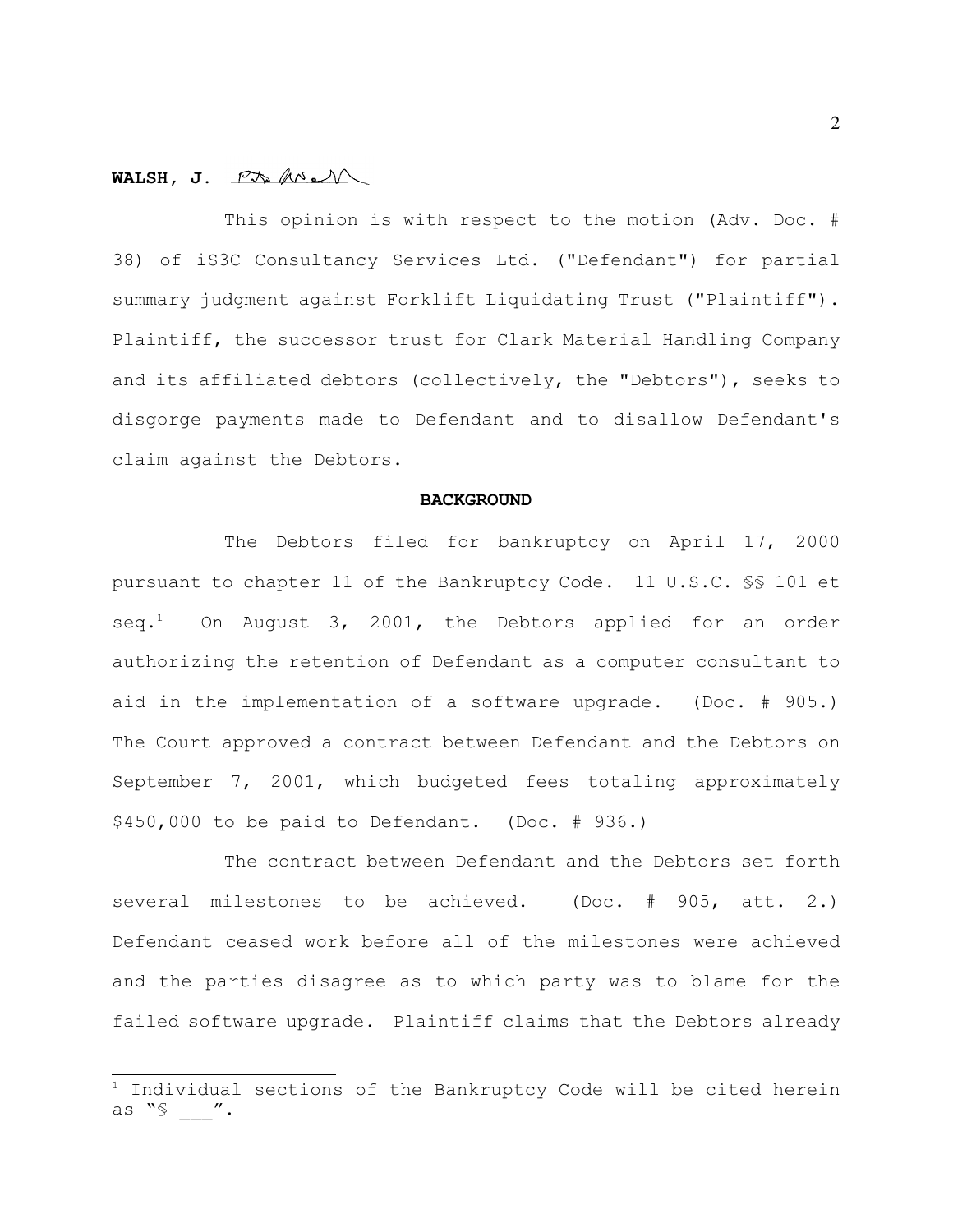paid approximately \$458,000 to Defendant for its services, (Adv. Doc. # 40, p.6) while Defendant claims that it has only received \$270,000. (Adv. Doc. # 38, p. 6.) On April 7, 2003, Defendant filed an administrative claim for \$458,470.08 for services provided under the base contract and additional services that the Debtors requested. (Doc. # 2483, Ex. D.) The Debtors objected to Defendant's claim on September 23, 2003 in their Eighth Omnibus Objection to Claims (the "Objection"). (Id. at ¶¶ 31-32.) In addition, the Debtors filed this adversary proceeding on September 24, 2003 seeking to disgorge the payments already made to Defendant. (Doc. # 2486.) As this adversary proceeding and the Debtors' Objection involve the same ultimate issues, the parties agreed to consolidate the Objection into this adversary proceeding. (Adv. Doc. # 38, pp. 1-2.)

The hearing on the Debtors' Objection was scheduled for October 22, 2003. (Doc. # 2483, p. 1.) Although counsel for the Debtors stated in the agenda for the hearing that they were ready to go forward with their Objection, (Doc. # 2597) at the hearing the Debtors requested that the Court delay hearing the merits of Defendant's claim until the Debtors had a chance to take discovery on factual issues. (Oct. 22, 2003 Hearing Transcript, Adv. Doc. # 40, Ex. E, p. 57, line 17 - p. 59, line 3.**)** Defendant attended the hearing with a witness, ready to address the Objection on the merits. (Id. at p. 56, lines 15-16.)However, the Court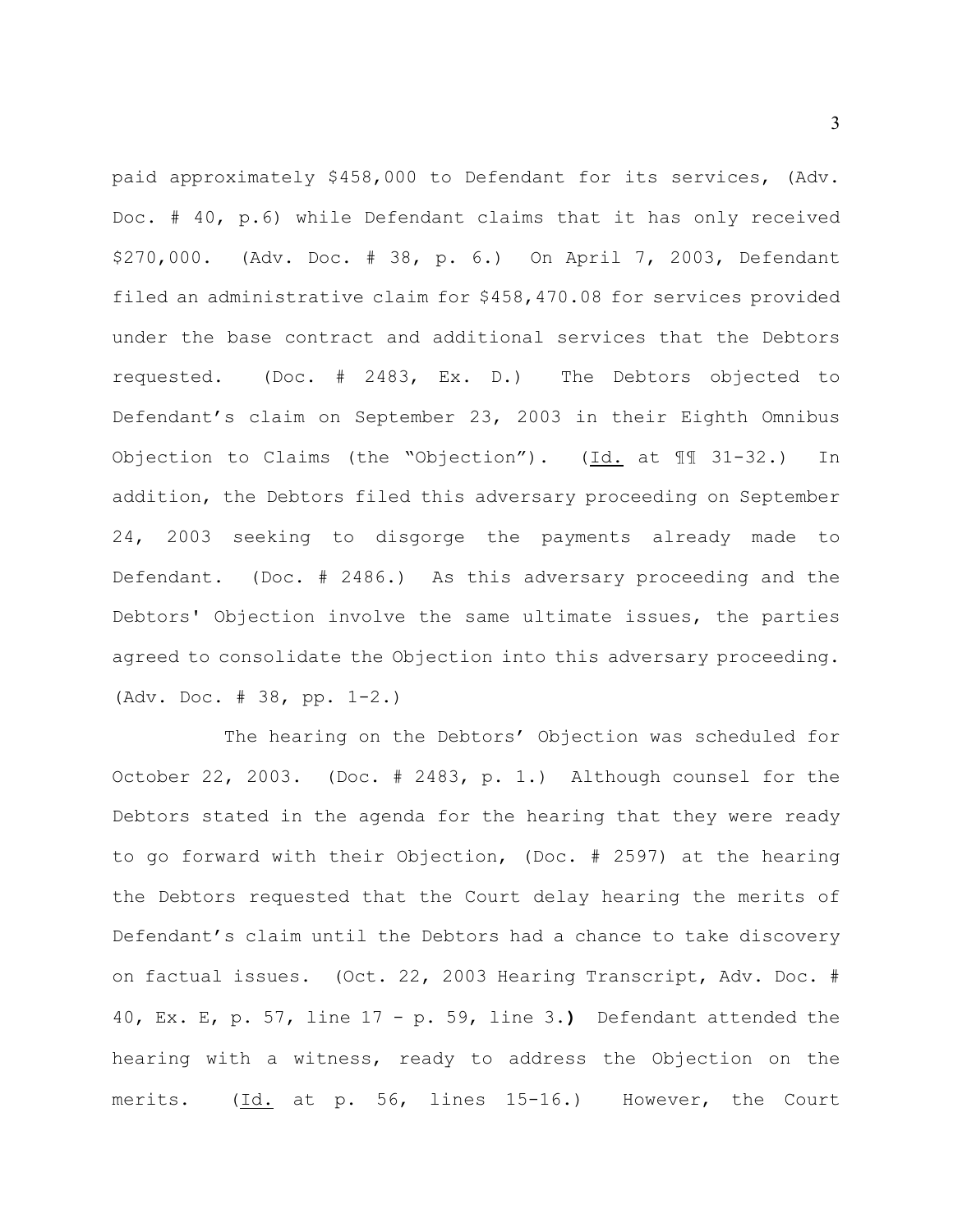determined that it did not have time and adjourned the hearing on the Objection until a later, unspecified date. (Id. at p. 89, lines 6-12; see also Id. at p. 133, lines 4-14.) At the October 22, 2003 hearing, after counsel for the Debtors assured the Court that the Plan provided means to pay Defendant's claim in full if it were allowed at a later date, (Id. at p. 91, line 21 - p. 92 line 11), the Court went forward to confirm the Debtors' Third Amended Plan of Liquidation (the "Plan"). (Doc. # 2601.)

The Plan provided that it would not become effective (the "Effective Date") until a number of conditions were satisfied. (Id. at § 2.59.) Those conditions were not completed until August 18, 2004–-10 months after the Plan was confirmed. Shortly after the Effective Date, the Trustee effected an "Initial Distribution" which is defined in the Plan to mean

> payment to a Holder of (a) an Allowed Secured Claim that is not agreed to deferred payments, (b) an Allowed Administrative Claim that has not agreed to deferred payments, (c) a Priority Non-Tax Claim that has not agreed to deferred payments, and (d) Professional Claims.

(Id. at § 2.88.)

The Plan outlined a program of deferred distributions to several types of creditors. The deferred distributions were to be funded through the prosecution of numerous avoidance actions filed by the Debtors. (See Doc. # 2601.) In the interest of avoiding administrative insolvency and conversion of the case to chapter  $7$ ,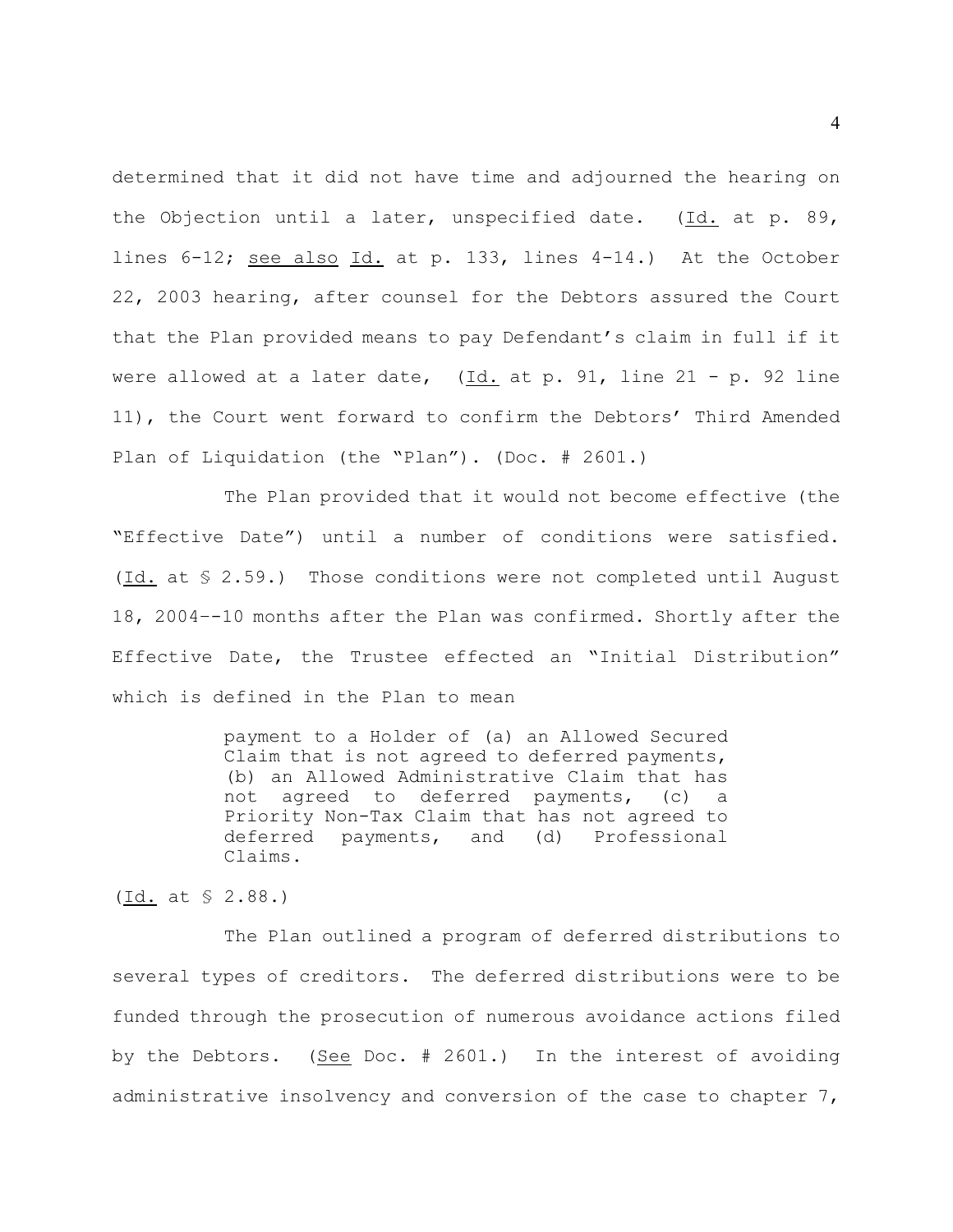(Adv. Doc. # 38, p. 7.), some of the administrative claim holders, but not Defendant, agreed before the Plan was confirmed to receive this deferred distribution from the proceeds of the avoidance actions. By agreeing to this treatment, these administrative claim holders waived their right under  $\frac{129}{a}$  (9)(A) to receive full payment on the Effective Date of the Plan. The Plan refers to the claims of these claim holders as "Allowed Deferred Claims." Section 2.7 of the Plan defines "Allowed Deferred Claim" in a manner that allows for two types of claims:

> "Allowed Deferred Claim" means any Claim, including an Administrative Claim, . . . that either by agreement or because it was Allowed subsequent to the Effective Date will be paid on a deferred basis as part of the Subsequent Distributions . . .

(Doc. # 2601, § 2.7 (emphasis added).) The term "Subsequent Distributions" is defined as "the Distributions made under the Phase I Distributions, Phase II Distributions, and Phase III Distributions." (Id. at § 2.140.) In another section addressing claims that become allowed at a later date, the Plan again provides for distributions through Phase I, II and III Distributions:

> To the extent that a Disputed Claim becomes an Allowed Claim after the Initial Distribution Date, the Trustee shall pay such Allowed Claim, without interest, pursuant to either the Phase I Distributions, Phase II Distributions or Phase III Distributions, whichever is applicable.

(Id. at § 6.12.)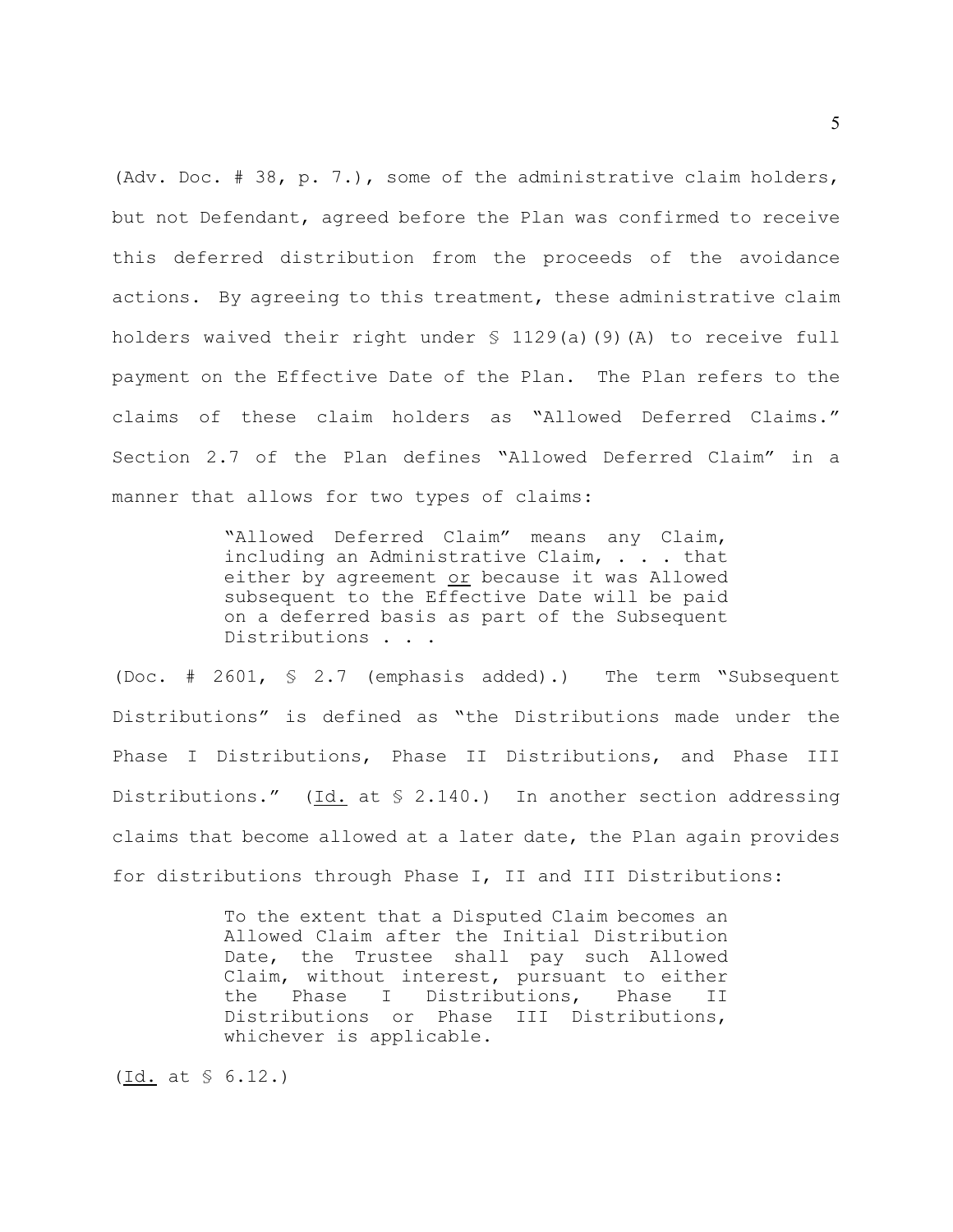The definitions for the Phase I, II and III Distributions describe a process whereby money collected from avoidance actions is dispersed among three groups of creditors: (1) "Holders of Allowed Deferred Claims that have agreed to a deferred Distribution," (2) a group of Korean Banks who hold by far the largest administrative claims against the Debtors, and (3) holders of a certain type of general unsecured claim. (Id. at §§ 2.110, 2.111, 2.112.) The Plan provides that Phase I Distributions will commence at a date to be determined by Plaintiff. (Id. at § 2.110.) As of this date, almost three and a half years after the Plan was confirmed, Plaintiff has not yet effected a Phase I Distribution, and, according to Plaintiff's counsel, no distributions subsequent thereto are anticipated.

Before the Effective Date of the Plan, the Debtors reached settlements with all other administrative claim holders who had not agreed to the deferred distribution program. (Adv. Doc. # 40, p. 12.) If Defendant has a valid administrative claim—-which Plaintiff disputes—-then, as Plaintiff's counsel advised at oral argument, Defendant is the only administrative claim holder that did not either agree to deferred payment or a settlement with the Debtors before the Plan became effective.

Pursuant to a scheduling order that the parties agreed to, the current motion only addresses whether Defendant's claim should be treated under the deferred distribution program outlined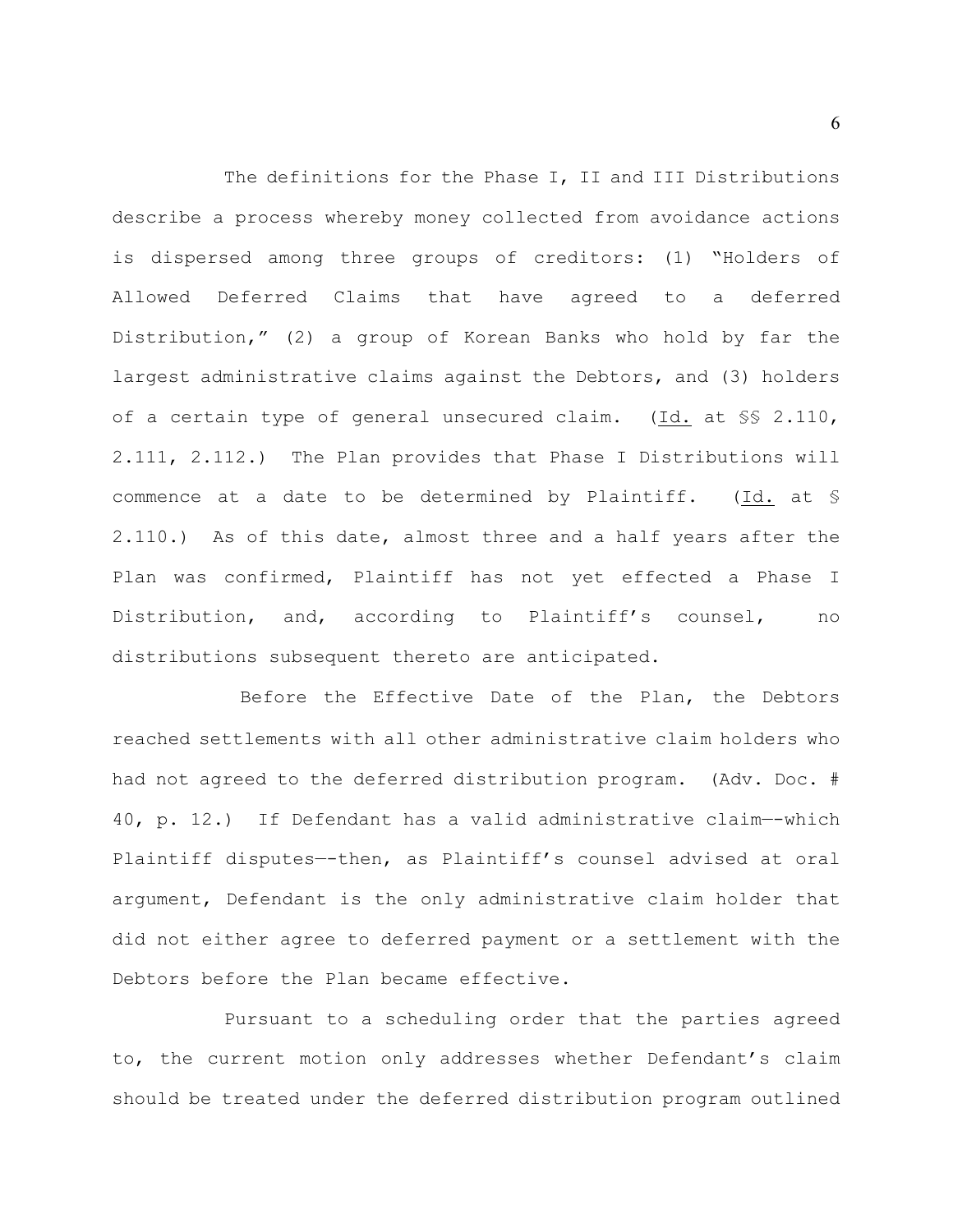in the Plan, to the extent that it becomes allowed in whole or in part. Defendant argues that the Plan provides for payment of its claim in full, while Plaintiff argues that payment should occur through the deferred distribution program, which, according to Plaintiff's counsel's representation at oral argument, would give Defendant an estimated recovery of about 10% of the value of its claim. At this stage, the parties do not address whether Defendant's claim should be allowed, or even whether Defendant has a cognizable claim at all. Thus, the issue here is, if Defendant's claim becomes an allowed claim, is it payable in full as an allowed administrative claim or is it subject to the deferred distribution program with an estimated dividend of 10%?

#### **DISCUSSION**

Defendant seeks partial summary judgment in this case pursuant to Rule 56(c) of the Federal Rules of Civil Procedure (applicable here pursuant to Bankruptcy Rule 7056). Summary judgment is appropriate "if the pleadings, depositions, answers to interrogatories, and admissions on file, together with the affidavits, if any, show that there is no genuine issue as to any material fact and that the moving party is entitled to judgment as a matter of law." Fed. R. Civ. P. 56(c). In deciding motions for summary judgment, a court must view all facts in the light most favorable to the non-moving party. Morton Int'l, Inc. v. A.E. Staley Mfg. Co., 343 F.3d 669, 680 (3d Cir. 2003).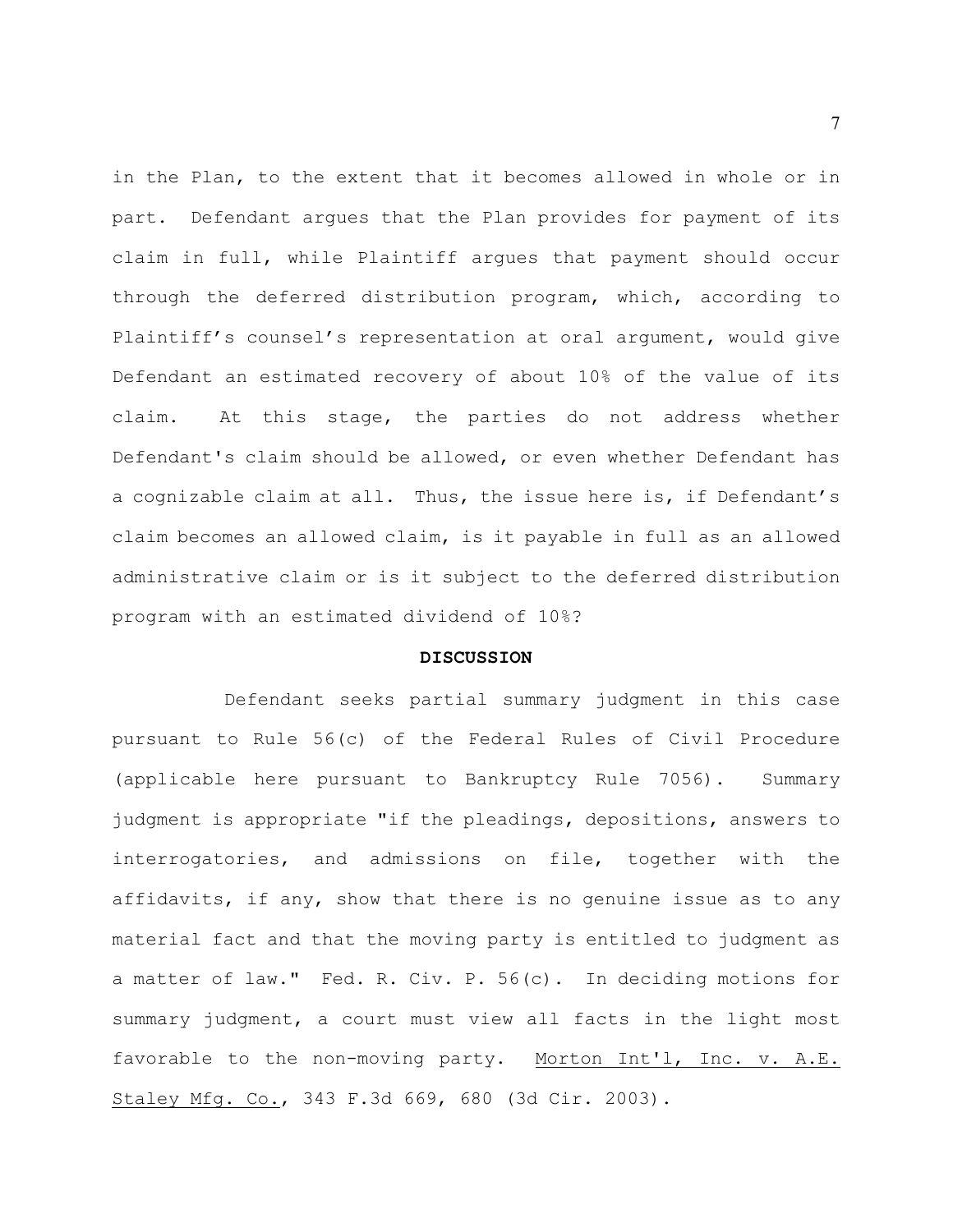The Plan gives the following definition for the term "Administrative Claim": A material issue of fact exists as to which party was to blame for the failed software upgrade. Plaintiff argues that Defendant does not have an administrative claim under the provisions of the  $Plan^2$  because Defendant provided no

> "Administrative Claim" means a Claim for any cost or expense of administration (including, without limitation, Professional Claims) of these Chapter 11 Cases, and which is made under Sections 503, 507(a)(1), or 507(b) of the Bankruptcy Code including, but not limited to, (a) any actual and necessary post-petition cost or expense of preserving the Debtors' Estates or operating the Debtors' businesses, (b) any payment to be made under the Plan to cure a default on an assumed executory contract or assumed unexpired lease, (c) any post-petition cost, indebtedness or contractual obligation duly and validly incurred or assumed by the Debtors in the ordinary course of their business including, but not limited to, wages, salaries or commissions for services rendered after the commencement of these Chapter 11 Cases, (d) compensation or reimbursement of expenses of Professionals to the extent Allowed by the Court under Section 330 or Section 331 or the Bankruptcy Code, and (e) any fee or charge assessed against the Estates under Section 1930 of Title 28 of the United States Code.

(Doc. # 2601,  $\S$  2.2.) At this stage of the case it is impossible to determine whether Defendant's claim fits under this definition. In order to fit the claim under clause (a), Defendant would have to show that it provided services that were "actual and necessary." The same showing is required for clause (d) because court approval of professional services fees under § 330 is only granted for services that are actual and necessary.  $\frac{1}{5}$  330(a)(1)(B). Resolution of this issue requires inquiry into the merits of Defendant's claim, which are not under consideration in this motion. I assume that Defendant's services were actual and necessary so that I may reach the question of how the Plan will treat Defendant's claim to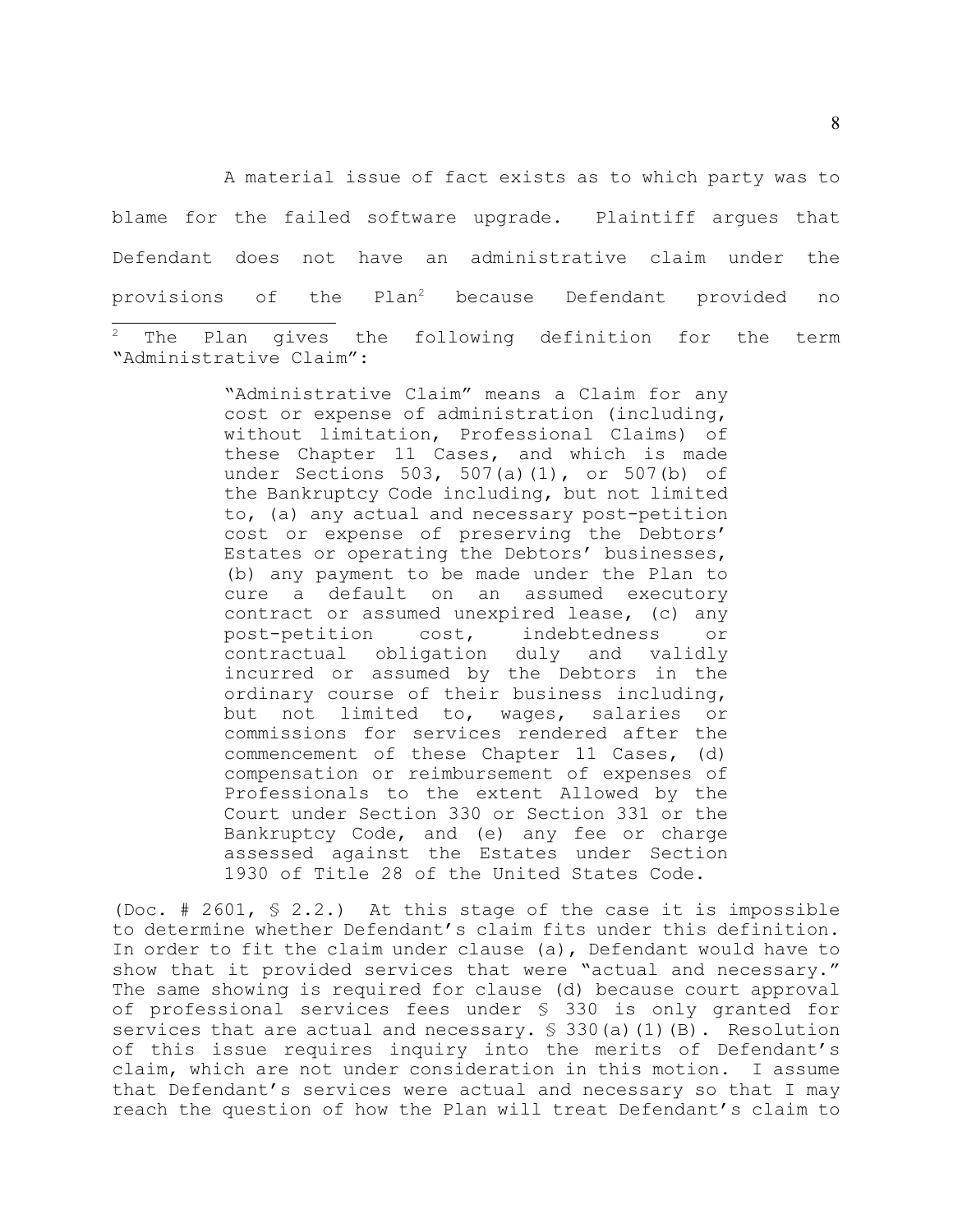benefit to the estate. While this is clearly an issue that needs to be resolved, it is outside of the scope that the parties themselves chose to impose on this opinion. (See Adv. Doc. # 40, p. 2.) As the parties have agreed to table the material issues of fact, the decision here hinges on whether the Court accepts Plaintiff or Defendant's interpretation of the Plan, or whether there is some other means of resolving this dispute as a matter of law.

### I. Plan Interpretation

Plaintiff argues that Defendant's claim, to the extent that it becomes allowed in whole or in part, should be classified as an "Allowed Deferred Claim" under section 2.7 of the Plan because it will be "Allowed subsequent to the Effective Date." (Doc. # 2601, § 2.7.) As an Allowed Deferred Claim, Plaintiff argues that it should be paid "on a deferred basis as part of the Subsequent Distributions,"  $(\underline{Id.})$  or in other words, through the Phase I, II or III Distributions. (Id. at § 2.140.) Plaintiff argues that its interpretation is further supported by section 6.12 of the Plan because Defendant's claim will become allowed, if at all, "after to the Initial Distribution Date," which, according to Plaintiff, occurred long ago. (Id. at § 6.12.) Therefore, pursuant to section 6.12, Plaintiff argues that Defendant's claim should be paid "without interest, pursuant to either the Phase I

the extent that it is allowed.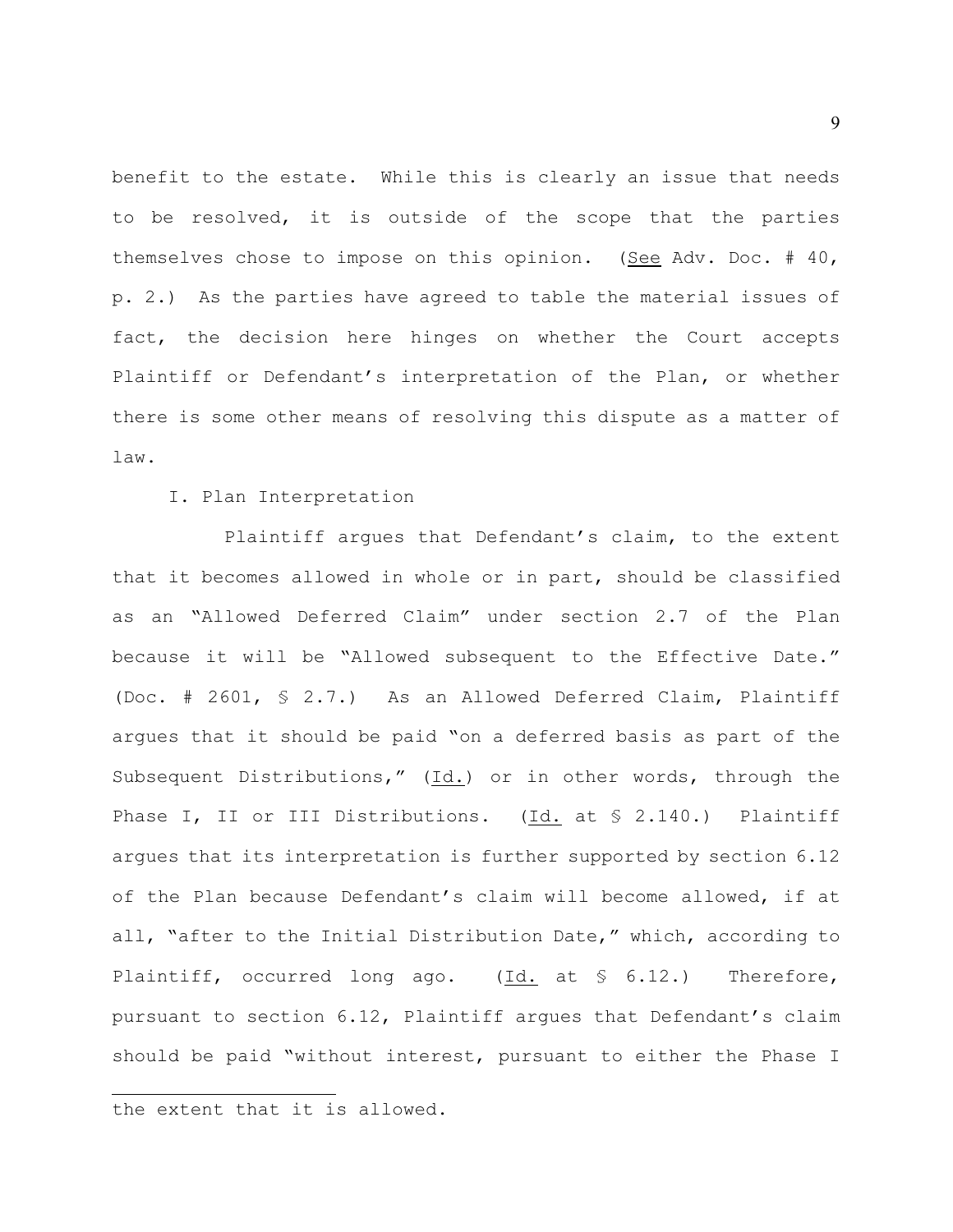Distributions, Phase II Distributions or Phase III Distributions, whichever is applicable." (Id.) Plaintiff does not offer any argument as to how Defendant fits into the Phase I, II or III Distributions.

Defendant argues that its claim, to the extent that it becomes allowed, cannot be classified as an Allowed Deferred Claim under section 2.7. Defendant agrees with Plaintiff that section 2.7 requires the existence of one of two conditions in order to create an Allowed Deferred Claim: (1) the claim holder agrees to deferred distribution or (2) the claim is "Allowed subsequent to the Effective Date." (Id. at § 2.7.) However, Defendant also reads section 2.7 as requiring that a claim be payable through the Subsequent Distributions. But the Subsequent Distributions only provide for distribution to three groups of creditors: (1) "Holders of Allowed Deferred Claims that have agreed to a deferred Distribution," (2) a group of Korean Banks who hold by far the largest administrative claims against the Debtors, and (3) holders of a certain type of general unsecured claim. (Id. at §§ 2.110, 2.111, 2.112.) Because Defendant does not fit into any of those three groups, and because the Subsequent Distributions do not otherwise provide for distribution to Defendant, Defendant argues that it does not have an Allowed Deferred Claim under section 2.7.

Defendant similarly claims that section 6.12 cannot apply to its claim because it provides for payment of the claim through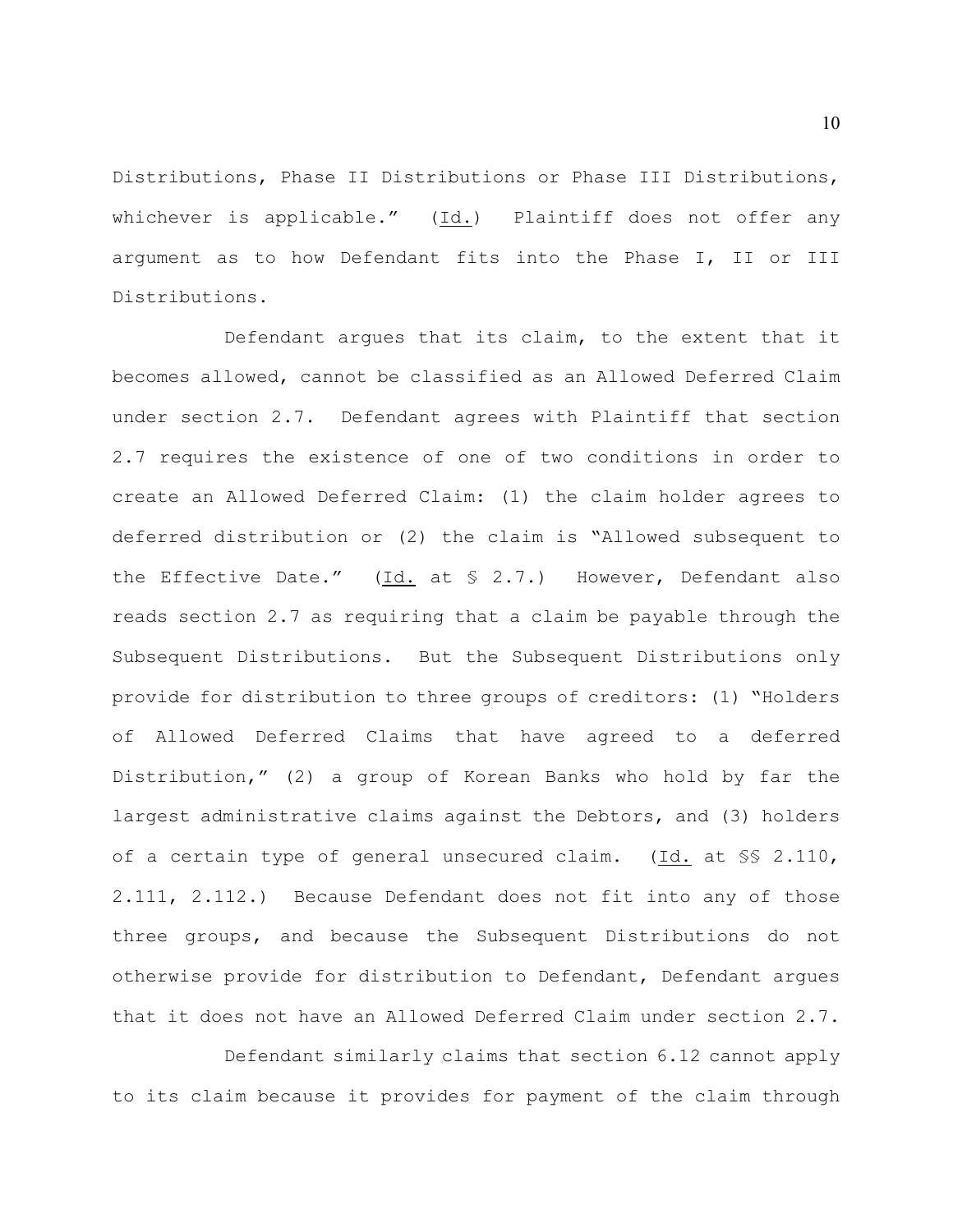the Phase I, II and III Distributions, "whichever is applicable." (Id. at § 6.12.) None of the phase distributions are applicable, Defendant argues, because they make no provision for distribution to the holders of claims that become allowed later.

Defendant's interpretation highlights a troublesome contradiction between sections 2.7 and 6.12 and sections 2.110, 2.111 and 2.112, but it does not resolve this contradiction. If distribution to creditors whose claims become allowed after the Effective Date or after the Initial Distribution Date was not intended to occur through the Phase I, II and III Distributions, why did the drafters of the Plan explicitly include the claims of these creditors in sections 2.7 and 6.12?

Additionally, Defendant points out that applying the Plan to provide Defendant with anything less than full payment on its claim, to the extent that it becomes allowed, would be contrary to  $$ 1129(a)(9)(A)$ , which provides that, absent an agreement providing for different treatment, a plan cannot be confirmed unless it provides for cash payment as of the effective date equal to the allowed amount of any administrative claim.<sup>3</sup> When multiple

(a) The court shall confirm a plan only if all of the following requirements are met: . . . (9) Except to the extent that the holder of a particular claim has agreed to a different treatment of such claim, the plan provides that— (A) with respect to a claim of a kind specified in section 507(a)(2) or 507(a)(3) of

 $3$  Section 1129(a)(9)(A) provides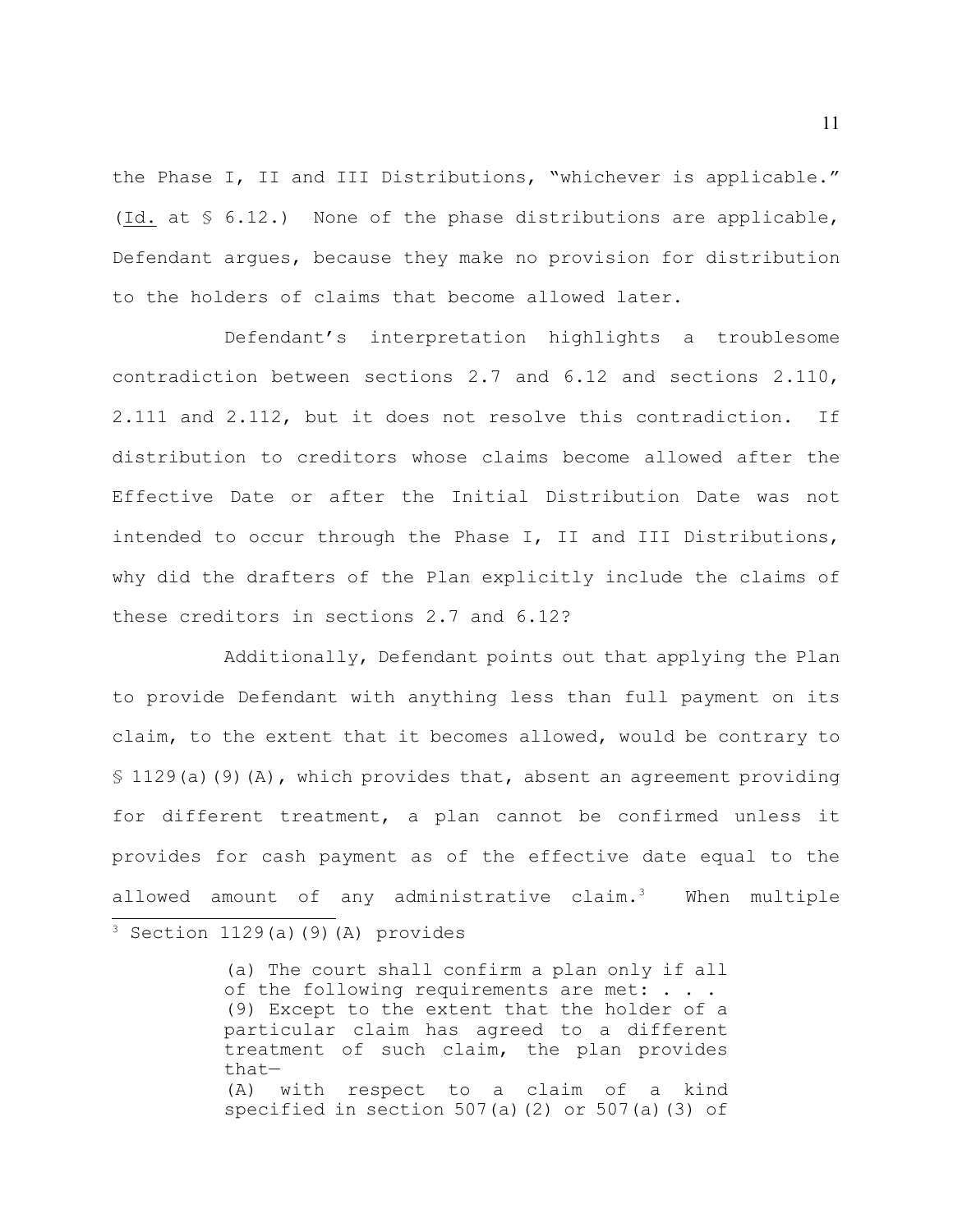interpretations of a plan are possible, courts should favor an interpretation that is consistent with the Bankruptcy Code over one that contravenes it. In re Monclova Care Ctr., Inc., 254 B.R. 167, 173 (Bankr. N.D. Ohio 2000) ("[A]mbiguities contained in a Chapter 11 plan are interpreted so as to comport with, rather than contravene, express provisions of the Bankruptcy Code."); In re Jankins, 184 B.R. 488, 492 (Bankr. E.D. Va. 1995) ("[A]n ambiguous plan provision should be construed in such a way that it comports with rather than contravenes an express provision of the Bankruptcy Code.").

Defendant argues that a less troublesome application of the Plan would be to treat Defendant's claim as an "Allowed" "Administrative Claim," under the definitions given in sections 2.2 and  $2.5.^4$  If Defendant's claim is an Allowed Administrative Claim,

> this title, on the effective date of the plan, the holder of such claim will receive on account of such claim cash equal to the allowed amount of such claim.

 $4$  The definition of the term "Administrative Claim" provided in section 2.2 of the Plan is quoted in note 2 supra. Section 2.5 of the Plan defines the term "Allowed" or "Allowed Claim" as

> A Claim, including an Administrative Claim, against the Debtors which, as of the Effective Date, . . . which is set forth in a proper and timely filed proof of claim . . . as to which (a) no party in interest entitled to do so has filed an Objective to such Claim or a request that it be estimated by the Effective Date; or (b) if such a party in interest has filed an Objection to such Claim or request for estimation, the Claim is allowed by a Final Order of the Court . . . .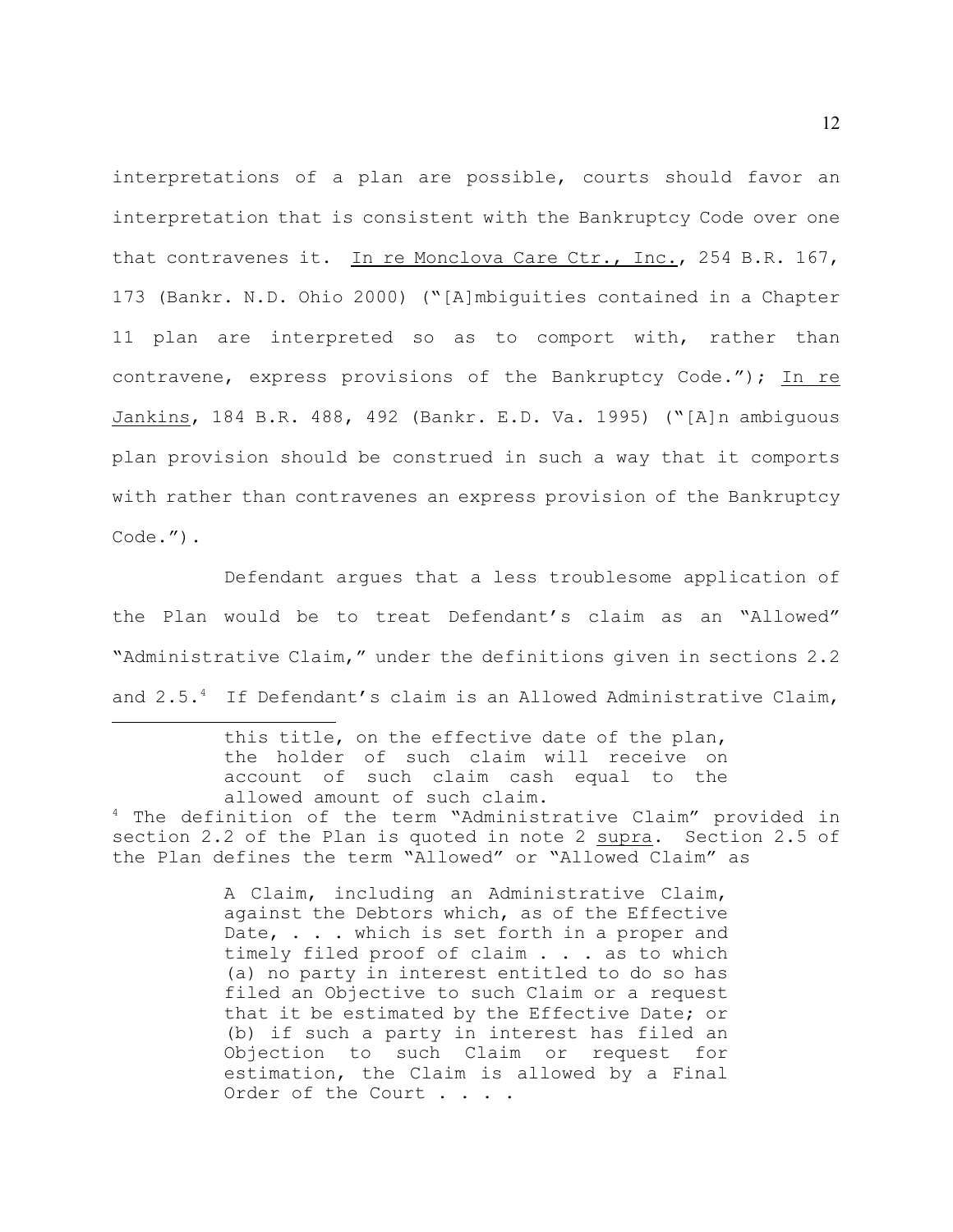and not an Allowed Deferred Claim, then payment of the claim would be governed by section 4.1 of the Plan, which provides:

> Each holder of an Allowed Administrative Claim including, without limitation, a Professional Claim (except any holder that agrees to different treatment or all Holders of Allowed Deferred Claims) shall receive the Allowed Amount of its Administrative Claim from the Trustee on or as soon as practicable after the Effective Date.

(Doc.  $\#$  2601,  $\$\ 4.1.$ ) Pursuant to this section, Defendant requests that the Court order that Plaintiff pay Defendant's claim in full, to the extent that it becomes allowed, as soon as practicable. This application of the Plan would work fine, if not for the parenthetical in section 4.1 that links back to the section 2.7 definition of "Allowed Deferred Claim." As noted above, the Plan creates considerable confusion as to whether Defendant's claim should be classed as an Allowed Deferred Claim.

A third possible application of the Plan would be to interpret section 6.12 as establishing *when* Defendant's claim should be paid, rather than *how*. Where section 6.12 states that Plaintiff must pay claims that become Allowed after the Initial Distribution date "pursuant to either the Phase I Distributions, Phase II Distributions or Phase III Distributions, whichever is applicable," it may be providing that such claims should be paid at

<sup>(</sup>Doc. # 2601, § 2.5.) The parties agree that Defendant filed a timely proof of claim and therefore Defendant's claim can become "Allowed" pursuant to this definition to the extent that it is allowed by a final order of this Court.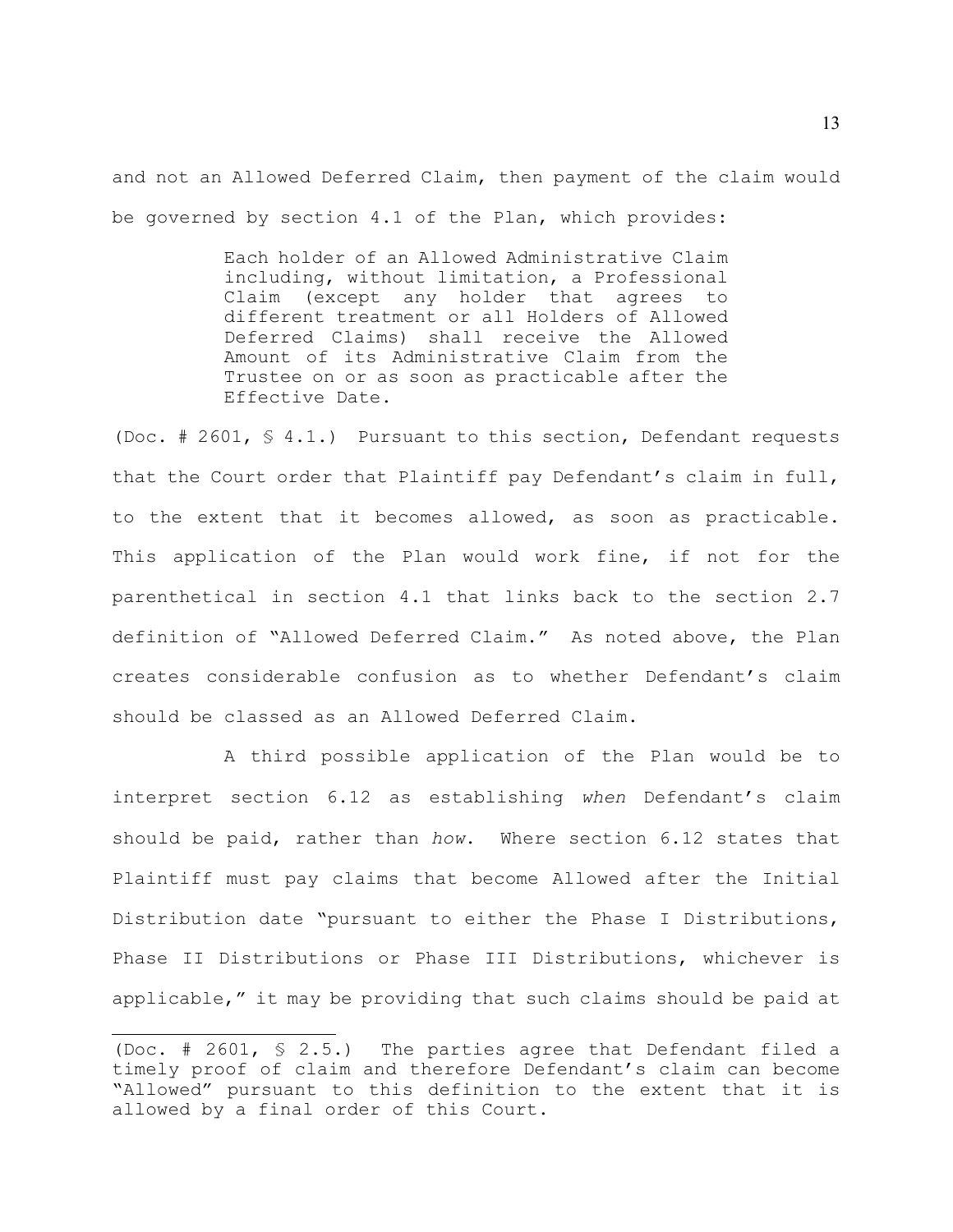the time of the next phase of distributions. (Id. at  $\S$  6.12.) This interpretation would also bring section 6.12 into compliance with the requirement of  $\frac{129}{a}$  (9)(A) that all administrative claims be paid in full. However, this interpretation does not resolve the conflict between section 2.7 and sections 1.110, 1.111 and 1.112. Because none of the above interpretations of the Plan serve to fully resolve the contradictions in the Plan, this Court finds that the Plan is ambiguous.<sup>5</sup>

II. Moving Past Plan Interpretation

As none of the above interpretations of the Plan are

payment to a Holder of (a) an Allowed Secured Claim that has not agreed to deferred payments, (b) an Allowed Administrative claim that has not agreed to deferred payments, (c) a Priority Non-Tax Claim that has not agreed to deferred payments, and (d) Professional Claims.

(Id. at § 2.88.) While section 2.90 seems to anticipate a single Initial Distribution, section 2.88 does not foreclose the possibility that there could be several Initial Distributions. In oral argument, at a March 13, 2007 hearing, Defendant suggested that section 2.88 may be providing that each creditor could have its own Initial Distribution and its own Initial Distribution Date. If such is the case, section 6.12 would not apply to Defendant because Defendant's claim will be allowed, assuming that it is, before any Initial Distribution to Defendant has occurred.

 $5$  The ambiguities of the Plan are not limited to the sections already discussed. Another ambiguity arises from the Plan's use of the term "Initial Distribution Date." Section 2.90 defines "Initial Distribution Date" as "the date on which there are sufficient funds available to fund the Initial Distribution and Initial Korean Distribution." (Doc. # 2601, § 2.90.) "Initial Distribution" is defined as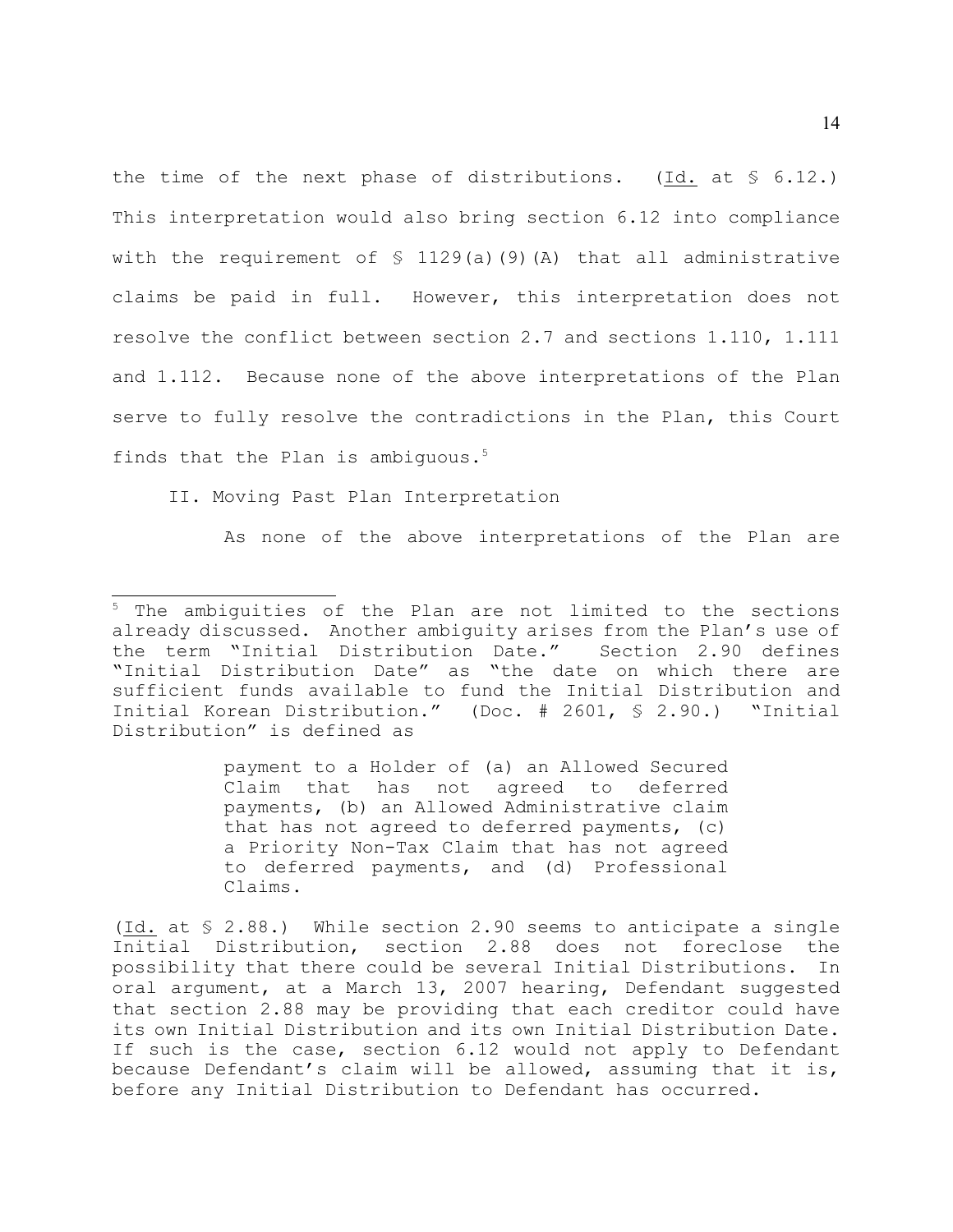entirely satisfactory, it is a relief to note that it is unnecessary to determine which interpretation of the Plan is most correct in order to resolve this dispute. $6$  There are several ways to resolve this case without untangling the Plan's inconsistencies: First, through the language of the Court's Findings of Fact, Conclusions of Law and Order Confirming Debtors' Third Amended Plan of Liquidation (the "Confirmation Order"); second, through the doctrine of judicial estoppel; third, by reference to extrinsic evidence of the Debtors' intent while drafting the Plan; and fourth, through analogy to similar reported cases.

A. The Confirmation Order

The correct treatment of Defendant's claim is provided for in the Confirmation Order that this Court issued on October 22, 2003, which states the following in relation to allowed administrative claims:

> Except to the extent that the holder of a particular Claim agrees to a different treatment of such Claim, the Plan provides that Allowed Administrative Claims specified in section 507(a)(1) of the Bankruptcy Code shall be paid in full on or as soon as practicable after the Effective Date in accordance with the provisions of Section 1129(a)(9)(A) of the Bankruptcy Code . . . . [T]he plan satisfies Section 1129(a)(9) of the Bankruptcy Code.

 $6$  I note that Plaintiff's counsel did not represent the Debtors in any matters related to the chapter 11 process, including the drafting of the Plan and related documents.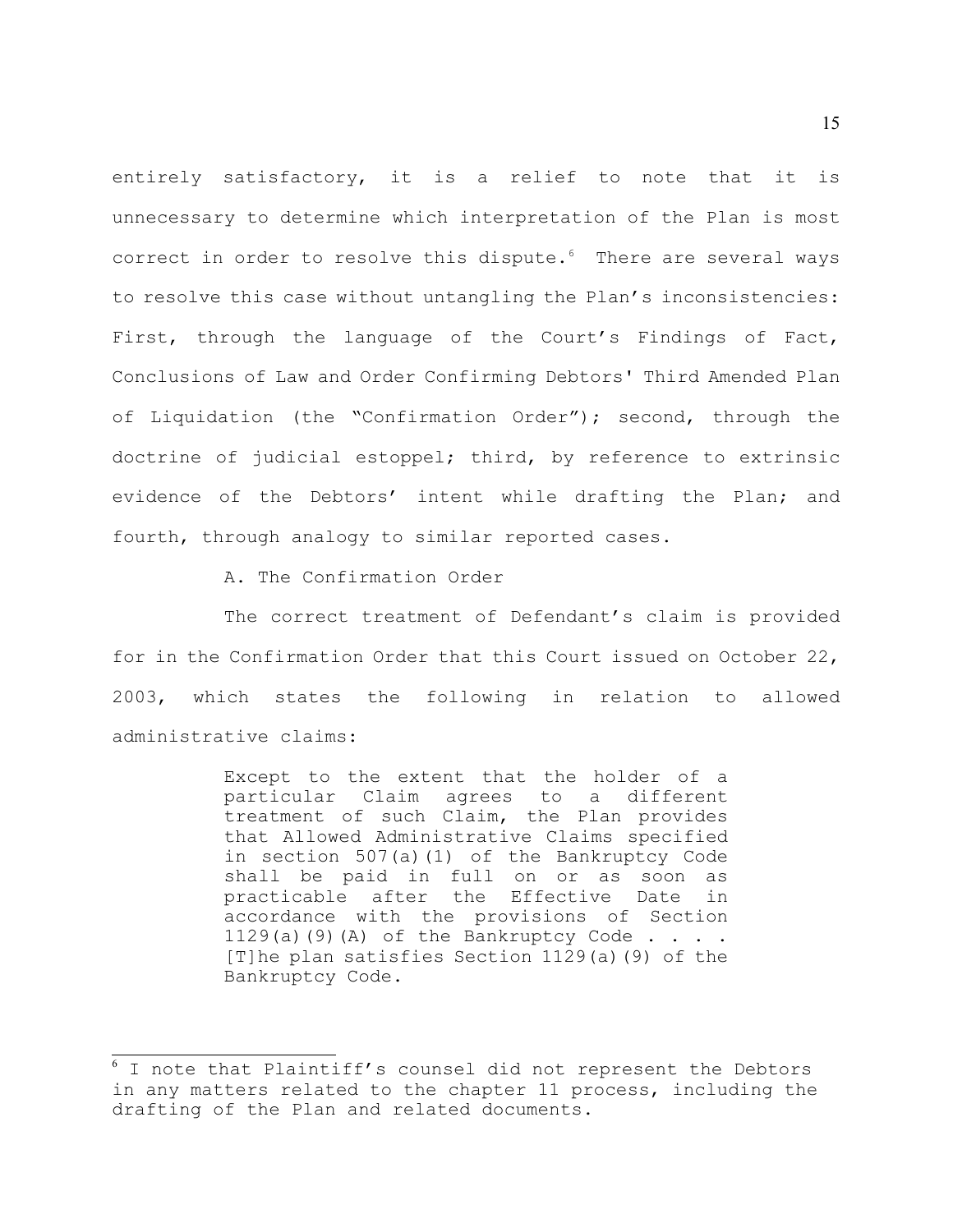(Doc. # 2605, p. 9.) This provision of the Confirmation Order clearly contradicts with Plaintiff's interpretation of the Plan under which Plaintiff would only pay Defendant a small fraction of whatever portion of Defendant's claim is eventually allowed.

A plan of reorganization has no effect without a court's confirmation. When the plan and the confirmation order contradict, "the confirmation order prevails." Guardian S&L Ass'n v. Arbors Assocs. Ltd. Pshp. (In re Arbors Assocs. Ltd. Pshp.), No. 97-2099, 1999 U.S. App. LEXIS 162, \*11 (6th Cir. Jan. 4, 1999); see also In re Sugarhouse Realty, Inc., 192 B.R. 355, 367 (E.D. Penn. 1996) ("Upon confirmation of the Plan, the bankruptcy court signed the Confirmation Order which supersedes the Plan . . . . Even if the court were to find that the Plan allowed for post-confirmation withdrawal, the controlling language of the Confirmation Order clearly does not."); Reisher v. IRS (In re Reisher), 149 B.R. 372, 374 (Bankr. M.D. Penn. 1992) (stating that where the plan and the confirmation order contradict, "[t]he language of the order must prevail over the language of the plan"). Therefore, the Court finds that the Confirmation Order controls and accordingly Plaintiff should pay Defendant's claim in full as soon as practicable after its allowance.

B. Judicial Estoppel

The Confirmation Order is not the only document that states that the Plan conforms with  $\frac{129}{a}$  (9)(A). The Debtors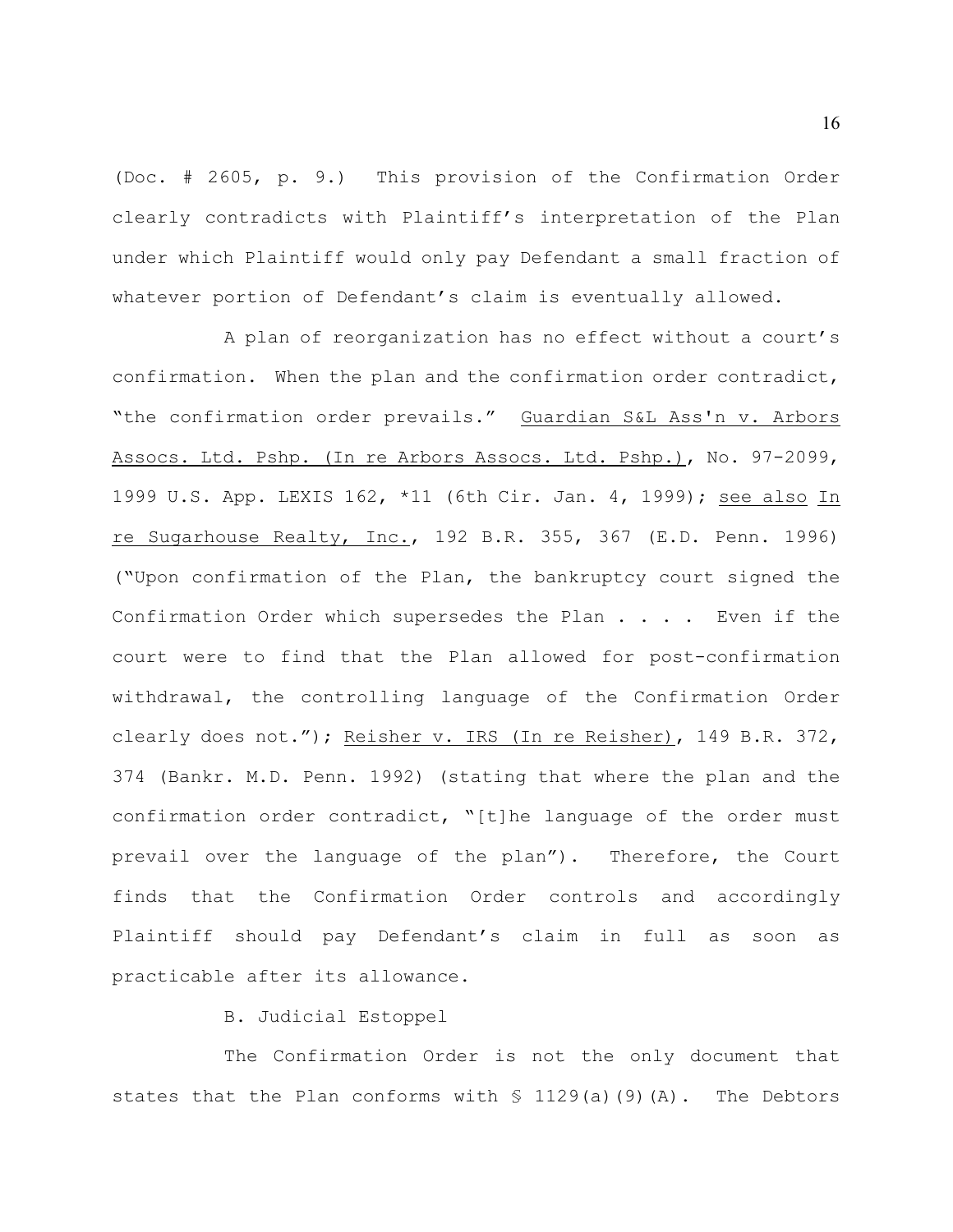stated the following to the Court in their Memorandum of Law in Support of Confirmation of the Third Amended Plan of Liquidation ("Memorandum of Law"):

> Section 1129(a)(9) of the Bankruptcy Code contains a number of requirements concerning the payment of priority claims. 11 U.S.C. § 1129(a)(9). The Plan meets the requirements of all three subsections of Section 1129(a)(9) of the Bankruptcy Code by providing for payment in full of Allowed Administrative Claims, unless the Holder of an Administrative Claim has agreed to deferred treatment, as soon as practicable after the Effective Date or the date such Claim becomes allowed, whichever is later. See Article IV, Section 4.1 of the Plan.

(Doc. # 2592, p. 22.) This statement directly contradicts with Plaintiff's argument in this proceeding that the Plan does not require Plaintiff to pay Defendant's claim in full assuming it becomes allowed. "Judicial estoppel is 'a judge-made doctrine that seeks to prevent a litigant from asserting a position inconsistent with one that she has previously asserted in the same or in a previous proceeding.'" Yong Wong Park v. United States AG, 472 F.3d 66, 73 (3d Cir. 2006) (quoting In re Chambers Dev. Co., Inc., 148 F.3d 214, 229 (3d Cir. 1998). The Debtors' assertion that the Plan conforms with  $\frac{129}{a}(a)(9)(A)$  allowed the Debtors to get the Plan confirmed. Plaintiff cannot now change the argument to its own advantage to avoid paying Defendant in full.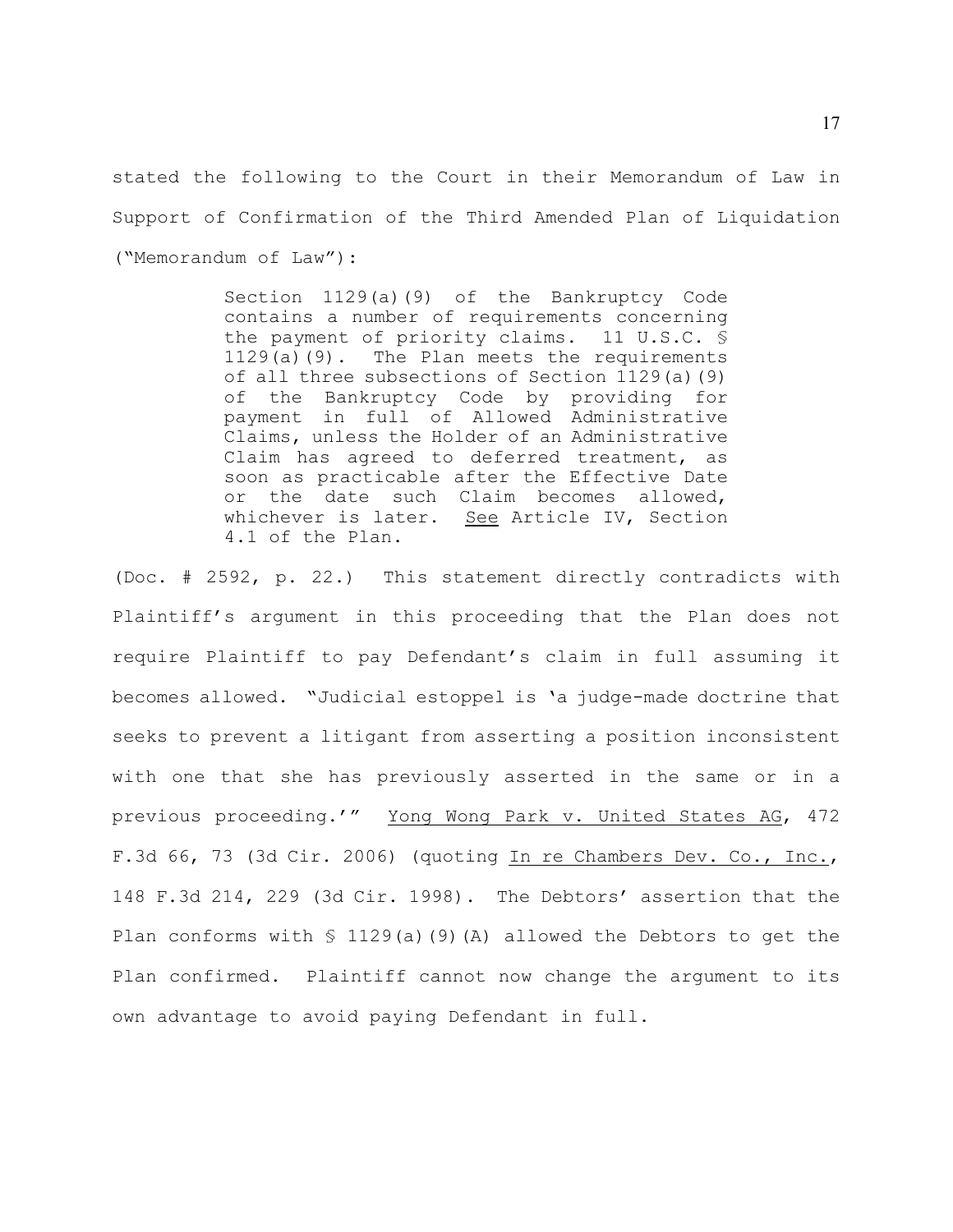C. Extrinsic Evidence of the Debtors' Intent

As noted above, several provisions of the Plan that address how Defendant's claim should be treated, including sections 2.7, 2.110, 2.111, 2.112 and 6.12, elude interpretation because they are ambiguous. Under Delaware law, a court may look to extrinsic evidence of the parties' intent when the language of a contract is ambiguous. Citadel Holding Corp. v. Roven, 603 A.2d 818, 822 (Del. 1992) (looking elsewhere to determine contracting parties' intent where it could not be gleaned from the language of the contract); Eagle Indus., Inc. v. DeVilbiss Health Care, 702 A.2d 1228, 1232 (Del. 1997) (stating that when contract terms are ambiguous, "the interpreting court must look beyond the language of the contract to ascertain the parties' intentions").

In this case there is substantial evidence beyond the four corners of the Plan document that the Debtors and this Court intended the Plan to conform with  $\frac{129}{a}$  (3)(A). As noted above, this Court found in the Confirmation Order that the Plan provides for full payment of administrative claims except where the holders of those claims have agreed to different treatment. (Doc. # 2605, p. 9.) Also noted above, the Debtors represented to the Court in their Memorandum of Law that the Plan provides "for payment in full of Allowed Administrative Claims, unless the Holder of an Administrative Claim has agreed to deferred treatment." (Doc. # 2592, p. 22.) Additionally, the Debtors' Second Amended Disclosure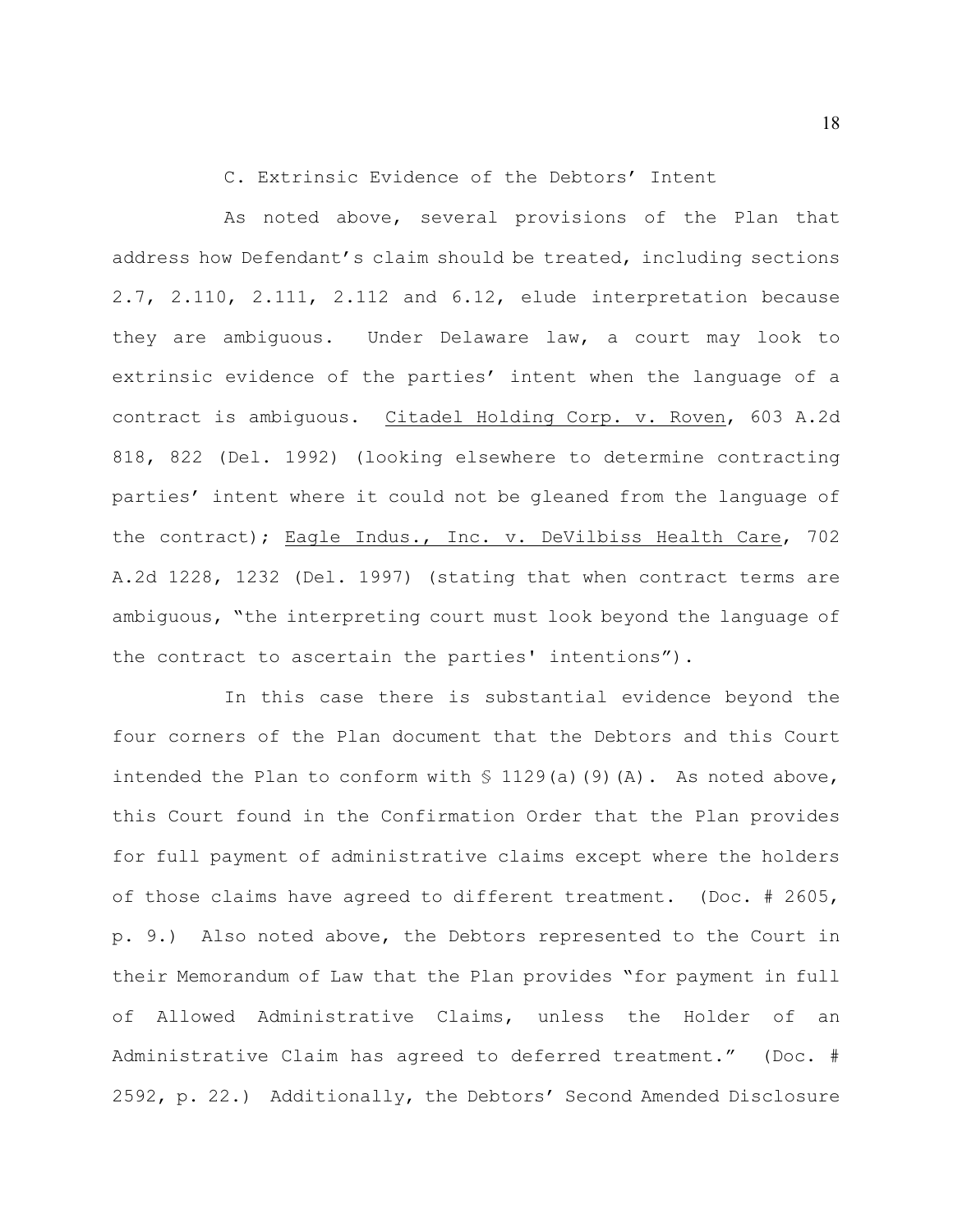Statement ("Disclosure Statement") provides: "Each Holder of an Allowed Administrative Claim (except any Holder that agrees to different treatment) will receive the Allowed Amount of its Administrative Claim from the Trustee on or as soon as practicable after the Effective Date." (Doc. # 2446, p. 28.) On the next page, the Disclosure Statement reaffirms that the Plan provides for full payment to Defendant, stating that "[t]he Plan . . . provides for payment in full on or after the Effective Date to Holders of . . . Allowed Administrative Claims that have not otherwise agreed to deferred payments." (Id. at p. 29.)

Although the language of the Plan leaves some doubt as to how Defendant's claim should be treated, the Confirmation Order, Memorandum of Law and the Disclosure Statement clearly provide for full payment of Defendant's claim if it is found to be an administrative claim. Using these documents as evidence of the Debtors' intent, it is clear that the Plan should be interpreted as ordering full payment of Defendant's claim**,** if an when it becomes allowed. This ruling is consistent with the rule of construction that provides that ambiguities should be construed against the party that drafted the contract.<sup>7</sup> In re NVF Co., 309 B.R. 698 (Bankr. D. Del. 2004); Schellhorn v. Farmers Sav. Bank (In re Schellhorn), 280 B.R. 847, 853 (Bankr. N.D. Iowa 2002).

7

Although it was the Debtors' counsel, rather than Plaintiff's counsel, that drafted the Plan, ambiguities should still be construed against Plaintiff as the Debtors' successor.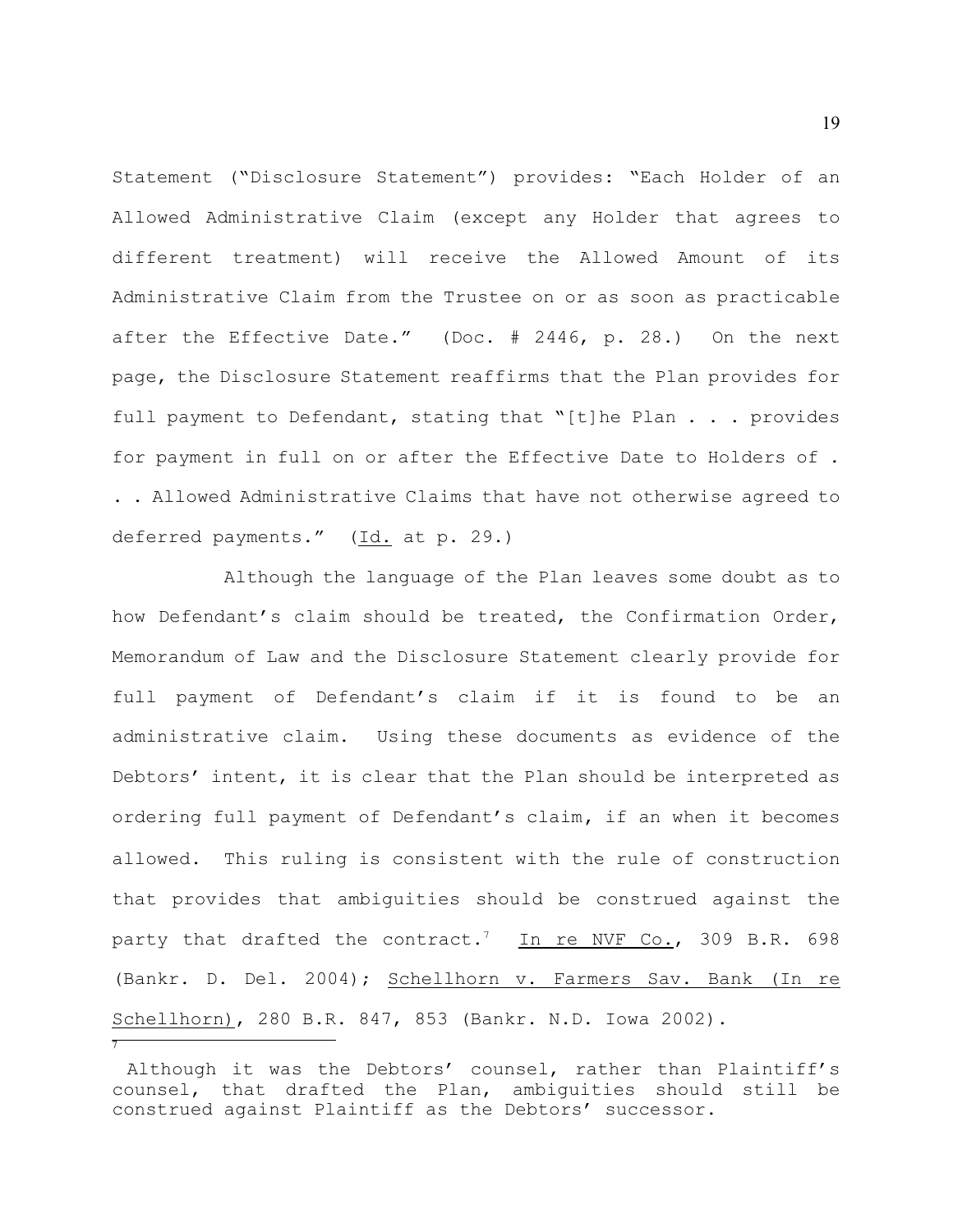### D. Relevant Case Law

Plaintiff has argued that it does not matter that the Plan fails to meet the requirement of  $\frac{129}{a}$  (9)(A) that administrative claims be paid in full because the Court has already confirmed the Plan. Since conformity with applicable provisions of the Bankruptcy Code is a prerequisite for confirmation, (See §  $1129(a)(1)$ , a confirmation order constitutes a ruling that a plan conforms to the Bankruptcy Code. Great Lakes Higher Educ. Corp. v. Pardee (In re Pardee), 193 F.3d 1083, 1087 (9th Cir. 1999) ("[C]onfirmation orders are final orders that are given preclusive effect."). If an inconsistency between a plan and the Bankruptcy Code is later found, the confirmation order can bar litigation of the issue under the doctrine of res judicata. See Andersen v. UNIPAC-NEBHELP (In re Andersen), 179 F.3d 1253, 1258 (10th Cir. 1999) ("Absent timely appeal, the confirmed plan is res judicata and its terms are not subject to collateral attack.").

However, courts have found that if a plan takes away the rights of a creditor through general, nonspecific language, confirmation does not preclude future action by the creditor under the doctrine of res judicata. See Miller v. United States (In re Miller), 253 B.R. 455 (Bankr. N.D. Cal. 2000); In re Jankins, 184 B.R. 488. In Miller the holder of a priority tax claim failed to object to the debtor's plan of reorganization that discharged the claim in contradiction with the  $S$  1129(a)(9)(C) requirement that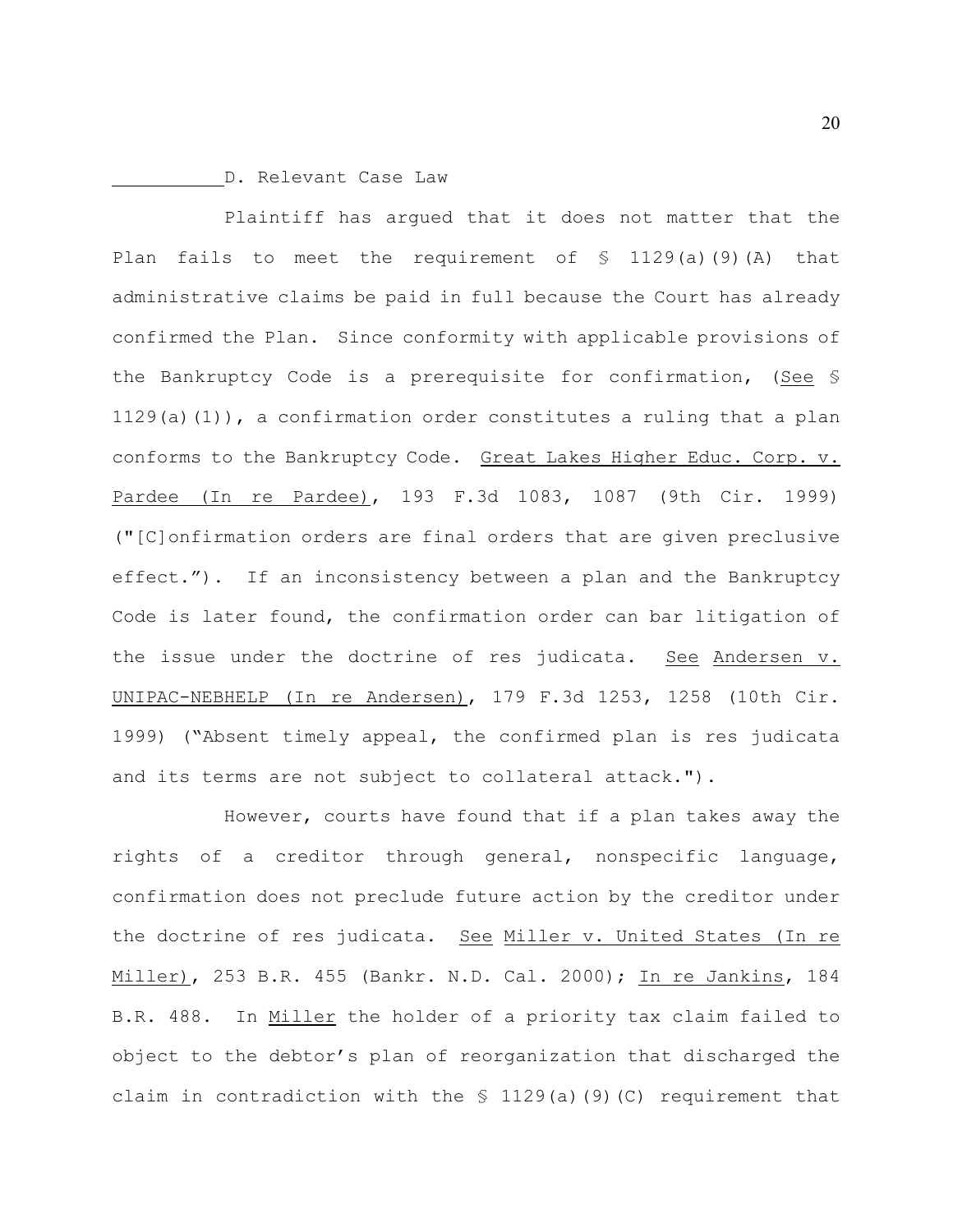priority tax claims be paid in full. 253 B.R. 455. When the claim holder sought full payment, the debtor argued that the confirmation order barred the claim holder from seeking any remedy under the doctrine of res judicata. The court refused to give effect to the plan provision that called for discharge of the claim because "[i]t does not state that section  $1141(d)$  (2) is not to apply. Nor does it state expressly that confirmation of the plan will discharge debts that would otherwise be nondischargeable." Id. at 460.

Jankins similarly involved a priority tax claim holder who failed to object to a plan of reorganization that impaired its rights under  $\frac{129(a)(9)(C)}{2}$ . 184 B.R. 488. The debtors argued that the plan provided that they did not have to pay post-petition interest to the priority tax claim holder. The court accepted that the debtor's subjective intent in writing the plan was to not pay post-petition interest. Id. at 492. However, because the language of the plan was ambiguous, the court opted to interpret the plan as requiring the payment of post-petition interest to make the plan consistent with  $\frac{129}{a}$  (9)(C). Id. at 493.

Applying the rulings of Miller and Jankins to the case at hand, no effect can be given to any Plan provisions that may apply to give Defendant anything less than the full payment required by  $$ 1129(a)(9)(A)$ . The Plan contains no language that states that  $$$ 1129(a)(9)(A) should not apply, nor does it "state expressly that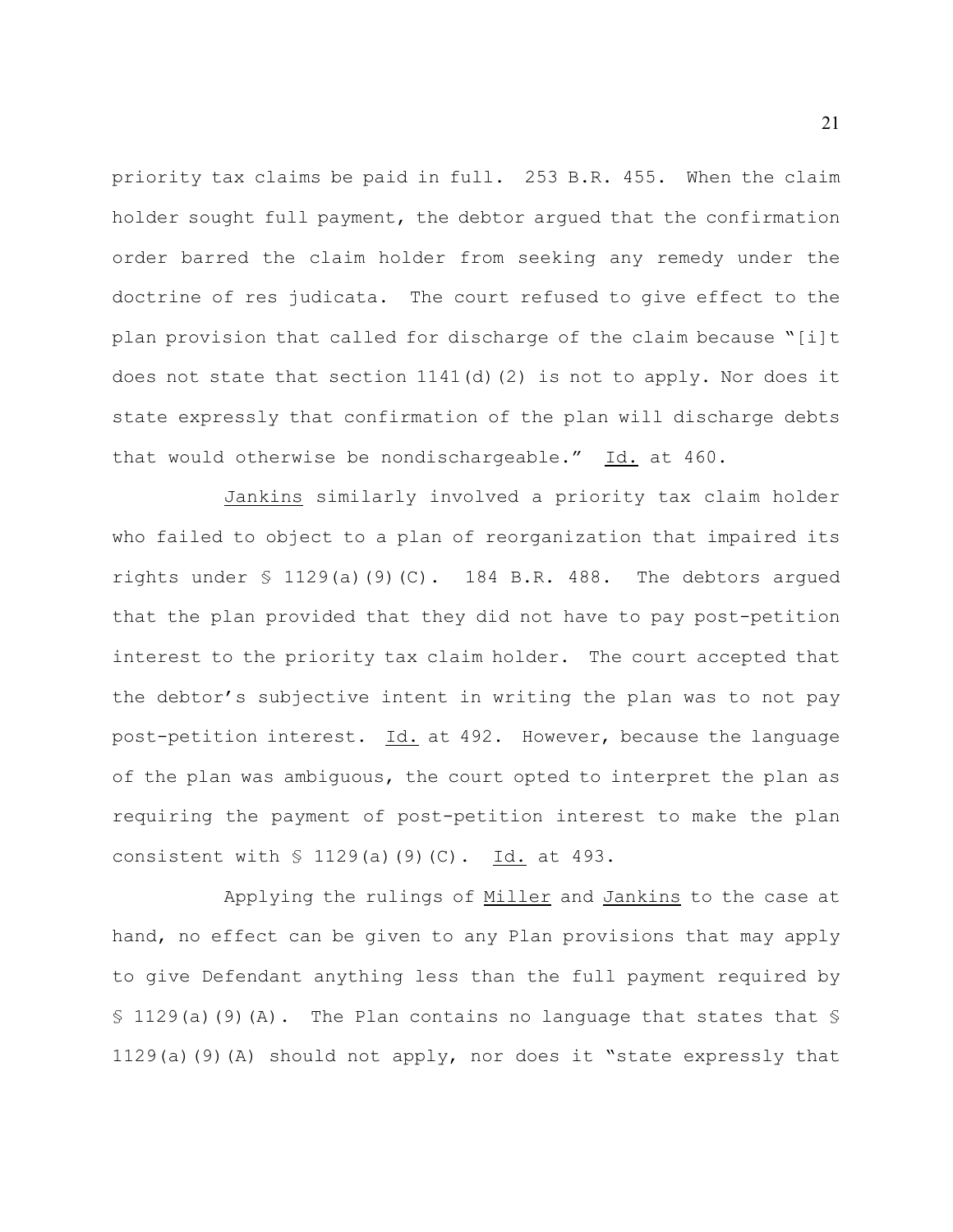confirmation of the plan will discharge debts that would otherwise be nondischargeable." In re Miller, 253 B.R. at 460.

At the root of the rulings in Miller and Jankins is the simple principal that it would be unfair to deprive creditors of their statutory rights to full payment under the Bankruptcy Code, where plan provisions do not explicitly take those rights away. If a plan explicitly puts a creditor on notice that it is in danger of losing its rights and the creditor fails to act to protect its rights, then rigid application of the plan seems justified. However, where it is more difficult or impossible for the creditor to realize that the Plan threatens its statutory rights, it is inequitable to punish the creditor for failing to object.

In the case at hand, Defendant would have had little or no reason at the time of the confirmation of the Plan to suspect that its statutory rights were in danger. In the agenda for the October 22, 2003 confirmation hearing, the Debtors stated that they would be "going forward" with respect to their Objection. (Doc. # 2597.) Defendant came to the confirmation hearing accompanied by a witness, ready to litigate the merits of its Claim, with no reason to expect that the Objection would not be resolved before the Effective Date.<sup>8</sup> (Oct. 22, 2003 Hearing Transcript, Adv. Doc.

 $8$  In fact it was not even clear at the confirmation hearing when the Effective Date would occur, given that the Plan provision defining the Effective Date contains multiple contingencies. (See Doc. # 2601, § 2.59.)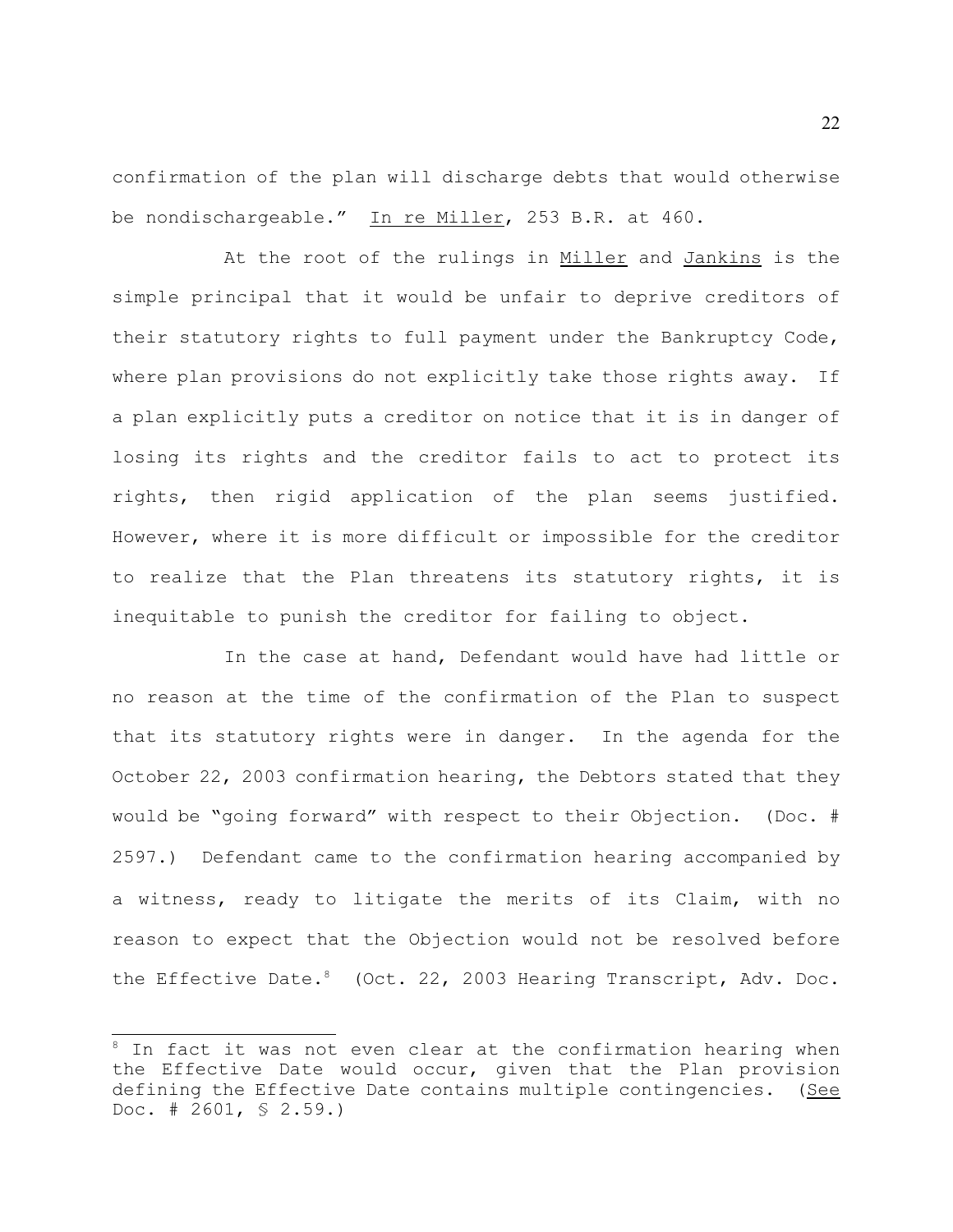# 40, Ex. E, p. 56, lines 15-16.) At the hearing, the Debtors stated that they were not ready to discuss the merits of Defendant's claim, but urged the Court to go forward with the Plan confirmation, arguing that there was sufficient money available under the Plan to pay Defendant's claim in full if it were later allowed. (Id. at p. 91, line 21 - p. 92 line 11.) Debtors were at least partially to blame for the fact that this dispute was never resolved prior to the Effective Date. During the time between the confirmation date and the Effective Date, Debtors settled with all the holders of administrative claims who had not agreed to deferred distribution, but not Defendant. Therefore, Defendant should not be punished for failing to object to the Plan because, at the time of the confirmation, Defendant had little or no reason to suspect that sections 2.7 and 6.12, could end up taking away Defendant's rights under  $\frac{129}{a}$ (a)(9)(A).

### **CONCLUSION**

Based on the reasoning outlined above, Defendant's motion for partial summary judgment is granted. If Defendant's claim becomes allowed in part or in whole, Plaintiff will be required to pay the claim in full as soon as practicable.